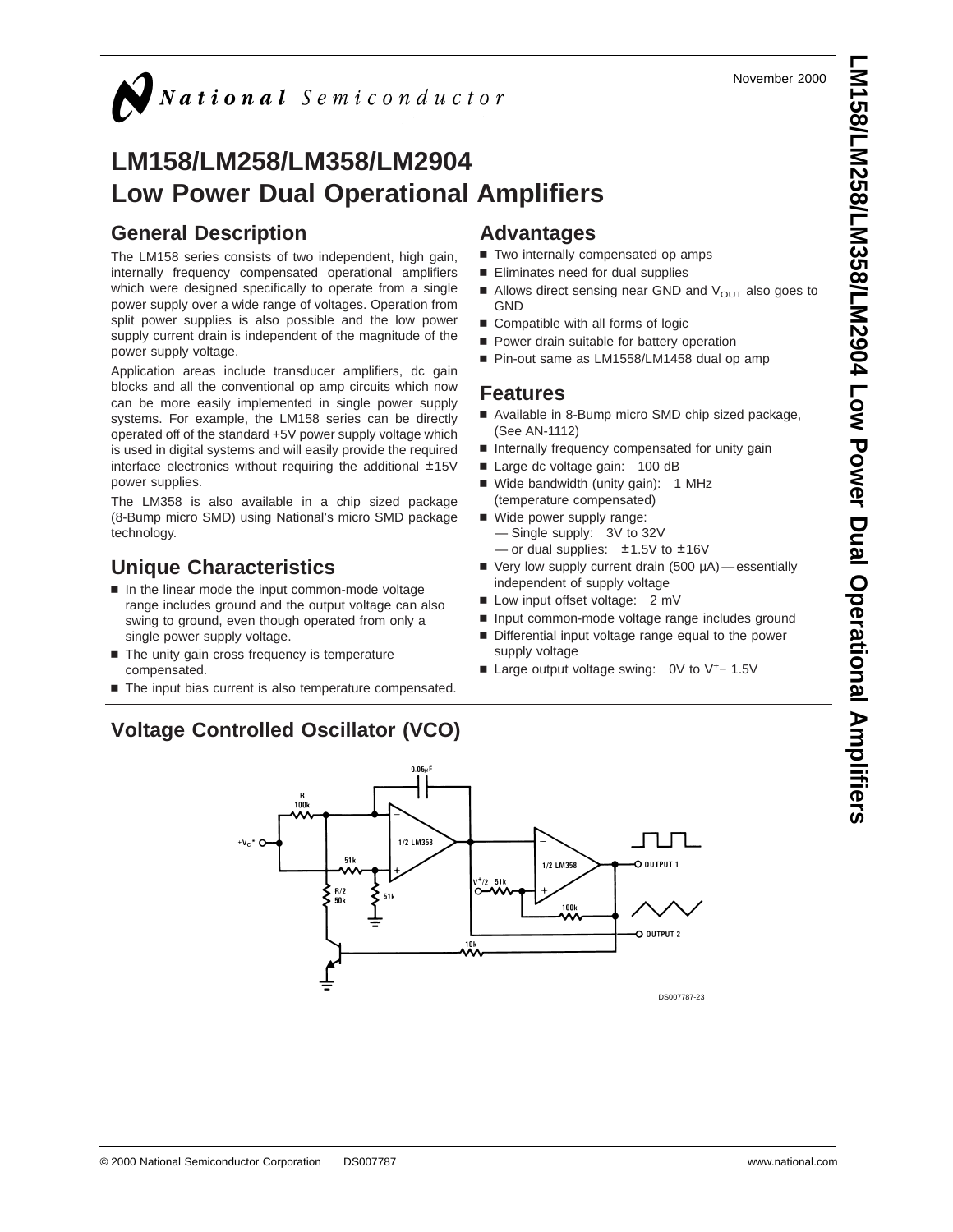#### **Absolute Maximum Ratings (Note 9)**

**If Military/Aerospace specified devices are required, please contact the National Semiconductor Sales Office/ Distributors for availability and specifications.**

|                                                                                                                                        | LM158/LM258/LM358                    | <b>LM2904</b>                       |
|----------------------------------------------------------------------------------------------------------------------------------------|--------------------------------------|-------------------------------------|
|                                                                                                                                        | LM158A/LM258A/LM358A                 |                                     |
| Supply Voltage, V <sup>+</sup>                                                                                                         | 32V                                  | <b>26V</b>                          |
| Differential Input Voltage                                                                                                             | 32V                                  | <b>26V</b>                          |
| Input Voltage                                                                                                                          | $-0.3V$ to $+32V$                    | $-0.3V$ to $+26V$                   |
| Power Dissipation (Note 1)                                                                                                             |                                      |                                     |
| Molded DIP                                                                                                                             | 830 mW                               | 830 mW                              |
| Metal Can                                                                                                                              | 550 mW                               |                                     |
| Small Outline Package (M)                                                                                                              | 530 mW                               | 530 mW                              |
| micro SMD                                                                                                                              | 435mW                                |                                     |
| Output Short-Circuit to GND                                                                                                            |                                      |                                     |
| (One Amplifier) (Note 2)                                                                                                               |                                      |                                     |
| $V^+ \le 15V$ and $T_A = 25^{\circ}C$                                                                                                  | Continuous                           | Continuous                          |
| Input Current ( $V_{IN} < -0.3V$ ) (Note 3)                                                                                            | 50 mA                                | 50 mA                               |
| <b>Operating Temperature Range</b>                                                                                                     |                                      |                                     |
| LM358                                                                                                                                  | $0^{\circ}$ C to +70 $^{\circ}$ C    | $-40^{\circ}$ C to $+85^{\circ}$ C  |
| LM258                                                                                                                                  | $-25^{\circ}$ C to $+85^{\circ}$ C   |                                     |
| LM158                                                                                                                                  | $-55^{\circ}$ C to $+125^{\circ}$ C  |                                     |
| Storage Temperature Range                                                                                                              | $-65^{\circ}$ C to +150 $^{\circ}$ C | $-65^{\circ}$ C to $+150^{\circ}$ C |
| Lead Temperature, DIP                                                                                                                  |                                      |                                     |
| (Soldering, 10 seconds)                                                                                                                | $260^{\circ}$ C                      | $260^{\circ}$ C                     |
| Lead Temperature, Metal Can                                                                                                            |                                      |                                     |
| (Soldering, 10 seconds)                                                                                                                | $300^{\circ}$ C                      | $300^{\circ}$ C                     |
| Soldering Information                                                                                                                  |                                      |                                     |
| Dual-In-Line Package                                                                                                                   |                                      |                                     |
| Soldering (10 seconds)                                                                                                                 | $260^{\circ}$ C                      | $260^{\circ}$ C                     |
| Small Outline Package                                                                                                                  |                                      |                                     |
| Vapor Phase (60 seconds)                                                                                                               | $215^{\circ}$ C                      | $215^{\circ}$ C                     |
| Infrared (15 seconds)                                                                                                                  | $220^{\circ}$ C                      | $220^{\circ}$ C                     |
| See AN-450 "Surface Mounting Methods and Their Effect on Product Reliability" for other methods of soldering<br>surface mount devices. |                                      |                                     |
| ESD Tolerance (Note 10)                                                                                                                | 250V                                 | 250V                                |

#### **Electrical Characteristics**

 $V^+$  = +5.0V, unless otherwise stated

| <b>Parameter</b>      | <b>Conditions</b>                                             | <b>LM158A</b> |            |                | <b>LM358A</b> |            | LM158/LM258 |          |     | <b>Units</b> |        |
|-----------------------|---------------------------------------------------------------|---------------|------------|----------------|---------------|------------|-------------|----------|-----|--------------|--------|
|                       |                                                               | Min           | <b>Typ</b> | Max            | Min           | <b>Typ</b> | Max         | Min      | Typ | Max          |        |
| Input Offset Voltage  | (Note 5), $T_A = 25^{\circ}C$                                 |               |            | 2              |               | 2          | 3           |          | 2   | 5            | mV     |
| Input Bias Current    | $I_{IN(+)}$ or $I_{IN(-)}$ , $T_A = 25^{\circ}C$ ,            |               | 20         | 50             |               | 45         | 100         |          | 45  | 150          | nA     |
|                       | $V_{CM}$ = 0V, (Note 6)                                       |               |            |                |               |            |             |          |     |              |        |
| Input Offset Current  | $I_{IN(+)} - I_{IN(-)}$ , $V_{CM} = 0V$ , $T_A = 25^{\circ}C$ |               | 2          | 10             |               | 5          | 30          |          | 3   | 30           | nA     |
| Input Common-Mode     | $V^+ = 30V$ , (Note 7)                                        | $\mathbf 0$   |            | $V^+ - 1.5$    | $\Omega$      |            | $V^+ - 1.5$ | $\Omega$ |     | $V^+ - 1.5$  | $\vee$ |
| Voltage Range         | (LM2904, $V^+$ = 26V), $T_A$ = 25°C                           |               |            |                |               |            |             |          |     |              |        |
| <b>Supply Current</b> | Over Full Temperature Range                                   |               |            |                |               |            |             |          |     |              |        |
|                       | $R_1 = \infty$ on All Op Amps                                 |               |            |                |               |            |             |          |     |              |        |
|                       | $V^+$ = 30V (LM2904 $V^+$ = 26V)                              |               |            | $\overline{2}$ |               |            | 2           |          | 1   | 2            | mA     |
|                       | $V^+ = 5V$                                                    |               | 0.5        | 1.2            |               | 0.5        | 1.2         |          | 0.5 | 1.2          | mA     |
|                       |                                                               |               |            |                |               |            |             |          |     |              |        |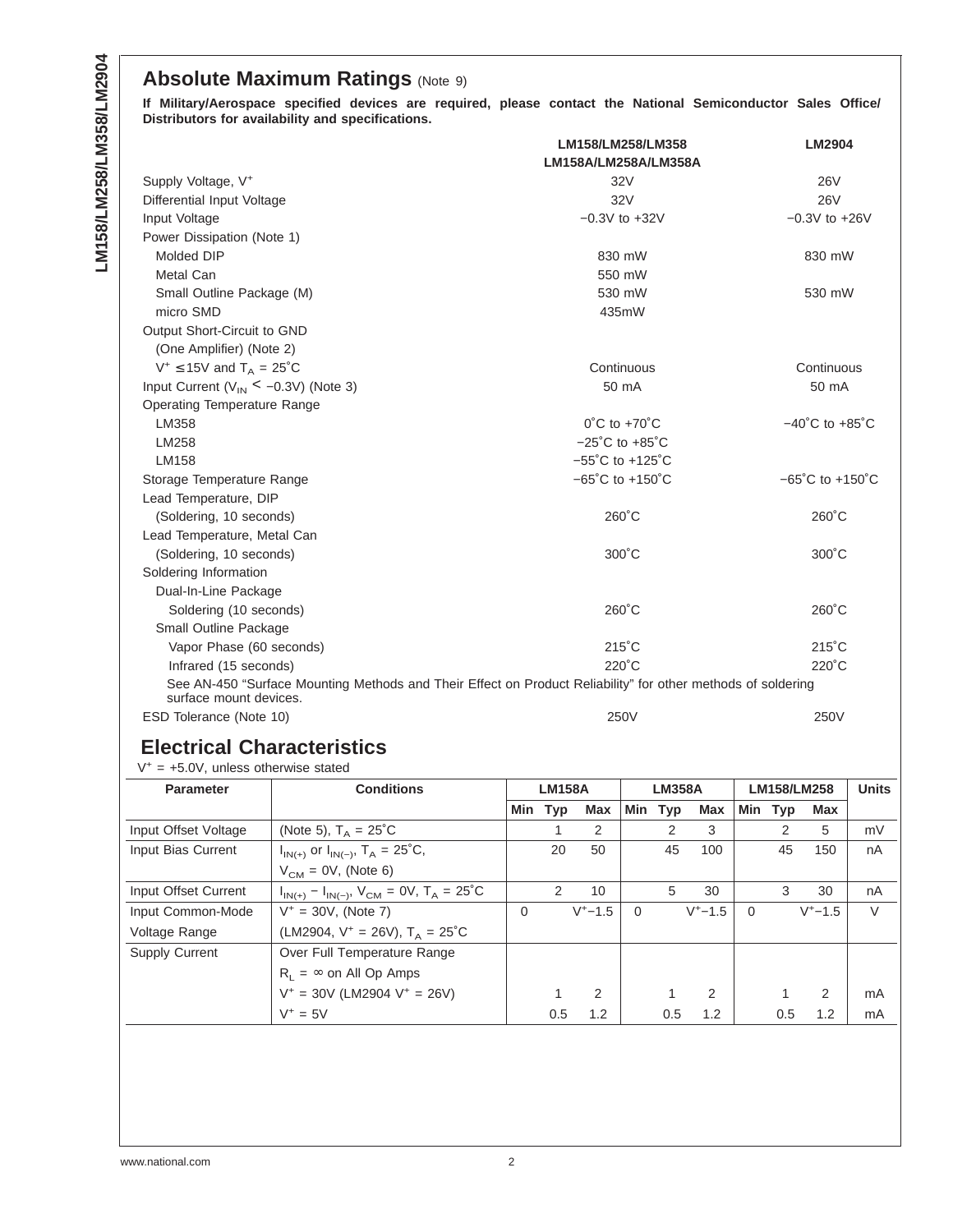#### **Electrical Characteristics**

 $V^+$  = +5.0V, unless otherwise stated

| <b>Parameter</b>      | <b>Conditions</b>                                       | <b>LM358</b> |     |                |          | <b>Units</b> |                |    |
|-----------------------|---------------------------------------------------------|--------------|-----|----------------|----------|--------------|----------------|----|
|                       |                                                         | Min          | Typ | <b>Max</b>     | Min      | Typ          | <b>Max</b>     |    |
| Input Offset Voltage  | (Note 5), $T_{\Delta} = 25^{\circ}$ C                   |              | 2   | $\overline{7}$ |          | 2            | $\overline{7}$ | mV |
| Input Bias Current    | $I_{IN(+)}$ or $I_{IN(-)}$ , $T_A = 25^{\circ}C$ ,      |              | 45  | 250            |          | 45           | 250            | nA |
|                       | $V_{CM}$ = 0V, (Note 6)                                 |              |     |                |          |              |                |    |
| Input Offset Current  | $I_{IN(+)} - I_{IN(-)}, V_{CM} = 0V, T_A = 25^{\circ}C$ |              | 5   | 50             |          | 5            | 50             | nA |
| Input Common-Mode     | $V^+ = 30V$ , (Note 7)                                  | $\Omega$     |     | $V^+$ –1.5     | $\Omega$ |              | $V^+$ –1.5     | V  |
| Voltage Range         | (LM2904, $V^+$ = 26V), $T_A$ = 25°C                     |              |     |                |          |              |                |    |
| <b>Supply Current</b> | Over Full Temperature Range                             |              |     |                |          |              |                |    |
|                       | $R_1 = \infty$ on All Op Amps                           |              |     |                |          |              |                |    |
|                       | $V^+$ = 30V (LM2904 $V^+$ = 26V)                        |              | 1   | $\mathfrak{p}$ |          | 4            | $\mathcal{P}$  | mA |
|                       | $V^+ = 5V$                                              |              | 0.5 | 1.2            |          | 0.5          | 1.2            | mA |

#### **Electrical Characteristics**

 $V^+$  = +5.0V, (Note 4), unless otherwise stated

| <b>Parameter</b>        |        | <b>Conditions</b>                                      |             | <b>LM158A</b>  |            | <b>LM358A</b> |                |           | LM158/LM258 |                |                | <b>Units</b>          |
|-------------------------|--------|--------------------------------------------------------|-------------|----------------|------------|---------------|----------------|-----------|-------------|----------------|----------------|-----------------------|
|                         |        |                                                        | Min         | Typ            | <b>Max</b> |               | Min Typ        | Max       | Min         | Typ            | Max            |                       |
| Large Signal Voltage    |        | $V^+ = 15V$ , $T_A = 25^{\circ}C$ ,                    |             |                |            |               |                |           |             |                |                |                       |
| Gain                    |        | $R_L \ge 2$ kΩ, (For V <sub>O</sub> = 1V               | 50          | 100            |            | 25            | 100            |           | 50          | 100            |                | V/mV                  |
|                         |        | to $11V$ )                                             |             |                |            |               |                |           |             |                |                |                       |
| Common-Mode             |        | $T_A = 25^{\circ}C,$                                   | 70          | 85             |            | 65            | 85             |           | 70          | 85             |                | dВ                    |
| <b>Rejection Ratio</b>  |        | $V_{CM} = 0V$ to V <sup>+</sup> -1.5V                  |             |                |            |               |                |           |             |                |                |                       |
| Power Supply            |        | $V^* = 5V$ to 30V                                      |             |                |            |               |                |           |             |                |                |                       |
| <b>Rejection Ratio</b>  |        | (LM2904, $V^+ = 5V$                                    | 65          | 100            |            | 65            | 100            |           | 65          | 100            |                | dB                    |
|                         |        | to 26V), $T_A = 25^{\circ}C$                           |             |                |            |               |                |           |             |                |                |                       |
| Amplifier-to-Amplifier  |        | f = 1 kHz to 20 kHz, $T_A = 25^{\circ}$ C              |             | $-120$         |            |               | $-120$         |           |             | $-120$         |                | dВ                    |
| Coupling                |        | (Input Referred), (Note 8)                             |             |                |            |               |                |           |             |                |                |                       |
| <b>Output Current</b>   | Source | $V_{IN}^+ = 1V$ ,                                      |             |                |            |               |                |           |             |                |                |                       |
|                         |        | $V_{IN}$ <sup>-</sup> = 0V,                            | 20          | 40             |            | 20            | 40             |           | 20          | 40             |                | mA                    |
|                         |        | $V^+ = 15V$ ,                                          |             |                |            |               |                |           |             |                |                |                       |
|                         |        | $V_{\rm O} = 2V$ , $T_{\rm A} = 25^{\circ}C$           |             |                |            |               |                |           |             |                |                |                       |
|                         | Sink   | $V_{IN}$ <sup>-</sup> = 1V, $V_{IN}$ <sup>+</sup> = 0V |             |                |            |               |                |           |             |                |                |                       |
|                         |        | $V^+ = 15V$ , $T_A = 25^{\circ}C$ ,                    | 10          | 20             |            | 10            | 20             |           | 10          | 20             |                | mA                    |
|                         |        | $V_{\rm O} = 2V$                                       |             |                |            |               |                |           |             |                |                |                       |
|                         |        | $V_{IN}$ <sup>-</sup> = 1V,                            |             |                |            |               |                |           |             |                |                |                       |
|                         |        | $V_{IN}^+ = 0V$                                        | 12          | 50             |            | 12            | 50             |           | 12          | 50             |                | μA                    |
|                         |        | $T_A = 25^{\circ}C$ , $V_O = 200$ mV,                  |             |                |            |               |                |           |             |                |                |                       |
|                         |        | $V^+ = 15V$                                            |             |                |            |               |                |           |             |                |                |                       |
| Short Circuit to Ground |        | $T_A = 25^{\circ}C$ , (Note 2),                        |             | 40             | 60         |               | 40             | 60        |             | 40             | 60             | mA                    |
|                         |        | $V^+ = 15V$                                            |             |                |            |               |                |           |             |                |                |                       |
| Input Offset Voltage    |        | (Note 5)                                               |             |                | 4          |               |                | 5         |             |                | $\overline{7}$ | mV                    |
| Input Offset Voltage    |        | $R_S = 0\Omega$                                        |             | $\overline{7}$ | 15         |               | $\overline{7}$ | 20        |             | $\overline{7}$ |                | $\mu$ V/ $^{\circ}$ C |
| Drift                   |        |                                                        |             |                |            |               |                |           |             |                |                |                       |
| Input Offset Current    |        | $I_{IN(+)} - I_{IN(-)}$                                |             |                | 30         |               |                | 75        |             |                | 100            | nA                    |
| Input Offset Current    |        | $R_s = 0\Omega$                                        |             | 10             | 200        |               | 10             | 300       |             | 10             |                | pA/°C                 |
| <b>Drift</b>            |        |                                                        |             |                |            |               |                |           |             |                |                |                       |
| Input Bias Current      |        | $I_{IN(+)}$ or $I_{IN(-)}$                             |             | 40             | 100        |               | 40             | 200       |             | 40             | 300            | nA                    |
| Input Common-Mode       |        | $V^+ = 30$ V, (Note 7)                                 | $\mathbf 0$ |                | $V^+ - 2$  | $\mathbf 0$   |                | $V^+ - 2$ | $\mathbf 0$ |                | $V^+ - 2$      | V                     |
| Voltage Range           |        | $(LM2904, V^+ = 26V)$                                  |             |                |            |               |                |           |             |                |                |                       |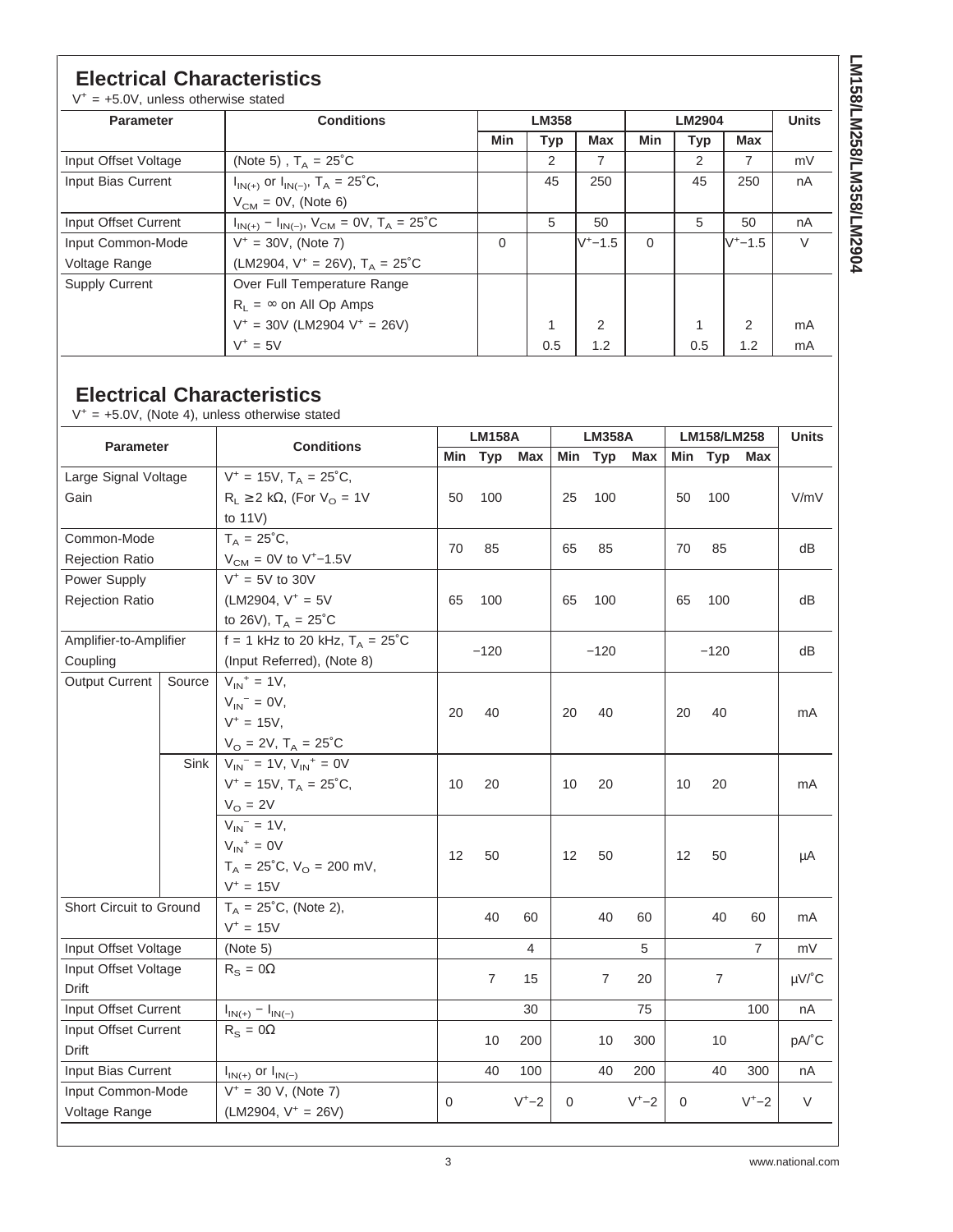#### **Electrical Characteristics** (Continued)

 $V^+$  = +5.0V, (Note 4), unless otherwise stated

| <b>Conditions</b><br><b>Parameter</b> |          |                                         |                            | <b>LM158A</b> |     |     | <b>LM358A</b> |     |     | LM158/LM258 |    |    | <b>Units</b> |
|---------------------------------------|----------|-----------------------------------------|----------------------------|---------------|-----|-----|---------------|-----|-----|-------------|----|----|--------------|
|                                       |          | Min                                     | Typ                        | Max           | Min | Typ | Max           | Min | Typ | Max         |    |    |              |
| Large Signal Voltage                  |          | $V^+ = +15V$                            |                            |               |     |     |               |     |     |             |    |    |              |
| Gain                                  |          | $(VO = 1V$ to 11V)                      |                            | 25            |     |     | 15            |     |     | 25          |    |    | V/mV         |
|                                       |          | $R_1 \geq 2 k\Omega$                    |                            |               |     |     |               |     |     |             |    |    |              |
| Output                                | $V_{OH}$ | $V^+ = +30V$                            | $R_1 = 2 k\Omega$          | 26            |     |     | 26            |     |     | 26          |    |    | V            |
| Voltage                               |          | $(LM2904, V^+ = 26V)$                   | $R_1 = 10 \text{ k}\Omega$ | 27            | 28  |     | 27            | 28  |     | 27          | 28 |    | V            |
| Swing                                 | $V_{OL}$ | $V^+ = 5V$ , R <sub>L</sub> = 10 kΩ     |                            |               | 5   | 20  |               | 5   | 20  |             | 5  | 20 | mV           |
| <b>Output Current</b>                 | Source   | $V_{1N}^+$ = +1V, $V_{1N}^-$ = 0V,      |                            | 10            | 20  |     | 10            | 20  |     | 10          | 20 |    | mA           |
|                                       |          | $V^+ = 15V, VO = 2V$                    |                            |               |     |     |               |     |     |             |    |    |              |
|                                       |          | Sink $V_{1N}^-$ = +1V, $V_{1N}^+$ = 0V, |                            | 10            | 15  |     | 5             | 8   |     | 5           | 8  |    |              |
|                                       |          | $V^+ = 15V$ , $V_0 = 2V$                |                            |               |     |     |               |     |     |             |    |    | mA           |

#### **Electrical Characteristics**

 $V^+$  = +5.0V, (Note 4), unless otherwise stated

| <b>Parameter</b>        |        | <b>Conditions</b>                                      |              | LM358          |           |              | LM2904         |          |                       |
|-------------------------|--------|--------------------------------------------------------|--------------|----------------|-----------|--------------|----------------|----------|-----------------------|
|                         |        |                                                        | Min          | <b>Typ</b>     | Max       | Min          | <b>Typ</b>     | Max      |                       |
| Large Signal Voltage    |        | $V^+ = 15V$ , $T_A = 25^{\circ}C$ ,                    |              |                |           |              |                |          |                       |
| Gain                    |        | $R_L \ge 2$ kΩ, (For V <sub>O</sub> = 1V               | 25           | 100            |           | 25           | 100            |          | V/mV                  |
|                         |        | to $11V$ )                                             |              |                |           |              |                |          |                       |
| Common-Mode             |        | $T_A = 25^{\circ}C,$                                   | 65           | 85             |           | 50           | 70             |          | dВ                    |
| <b>Rejection Ratio</b>  |        | $V_{CM} = 0V$ to V <sup>+</sup> -1.5V                  |              |                |           |              |                |          |                       |
| Power Supply            |        | $V^* = 5V$ to 30V                                      |              |                |           |              |                |          |                       |
| Rejection Ratio         |        | $(LM2904, V^+ = 5V)$                                   | 65           | 100            |           | 50           | 100            |          | dВ                    |
|                         |        | to 26V), $T_A = 25^{\circ}C$                           |              |                |           |              |                |          |                       |
| Amplifier-to-Amplifier  |        | f = 1 kHz to 20 kHz, $T_A = 25^{\circ}$ C              | $-120$       |                |           |              | $-120$         |          | dB                    |
| Coupling                |        | (Input Referred), (Note 8)                             |              |                |           |              |                |          |                       |
| Output Current          | Source | $V_{IN}^+ = 1V,$                                       |              |                |           |              |                |          |                       |
|                         |        | $V_{IN}$ <sup>-</sup> = 0V,                            | 20           | 40             | 20        |              | 40             |          | mA                    |
|                         |        | $V^+ = 15V$ ,                                          |              |                |           |              |                |          |                       |
|                         |        | $V_{\rm O} = 2V$ , $T_{\rm A} = 25^{\circ}C$           |              |                |           |              |                |          |                       |
|                         | Sink   | $V_{IN}$ <sup>-</sup> = 1V, $V_{IN}$ <sup>+</sup> = 0V |              |                |           |              |                |          |                       |
|                         |        | $V^+ = 15V$ , $T_A = 25^{\circ}C$ ,                    | 10           | 20             |           | 10           | 20             |          | mA                    |
|                         |        | $V_O = 2V$                                             |              |                |           |              |                |          |                       |
|                         |        | $V_{IN}$ <sup>-</sup> = 1V,                            |              |                |           |              |                |          |                       |
|                         |        | $V_{IN}^+ = 0V$                                        | 12           | 50             |           | 12           | 50             |          | μA                    |
|                         |        | $T_A = 25^{\circ}C$ , $V_O = 200$ mV,                  |              |                |           |              |                |          |                       |
|                         |        | $V^+ = 15V$                                            |              |                |           |              |                |          |                       |
| Short Circuit to Ground |        | $T_A = 25^{\circ}C$ , (Note 2),                        |              | 40             | 60        |              | 40             | 60       | mA                    |
|                         |        | $V^+ = 15V$                                            |              |                |           |              |                |          |                       |
| Input Offset Voltage    |        | (Note 5)                                               |              |                | 9         |              |                | 10       | mV                    |
| Input Offset Voltage    |        | $R_S = 0\Omega$                                        |              | $\overline{7}$ |           |              | $\overline{7}$ |          | $\mu$ V/ $^{\circ}$ C |
| Drift                   |        |                                                        |              |                |           |              |                |          |                       |
| Input Offset Current    |        | $I_{IN(+)} - I_{IN(-)}$                                |              |                | 150       |              | 45             | 200      | nA                    |
| Input Offset Current    |        | $R_{\rm s} = 0\Omega$                                  |              | 10             |           |              | 10             |          | pA/°C                 |
| Drift                   |        |                                                        |              |                |           |              |                |          |                       |
| Input Bias Current      |        | $I_{IN(+)}$ or $I_{IN(-)}$                             |              | 40             | 500       |              | 40             | 500      | nA                    |
| Input Common-Mode       |        | $V^+ = 30$ V, (Note 7)                                 | $\mathbf{0}$ |                | $V^+ - 2$ | $\mathbf{0}$ |                | $V^+ -2$ | $\vee$                |
| Voltage Range           |        | $(LM2904, V^+ = 26V)$                                  |              |                |           |              |                |          |                       |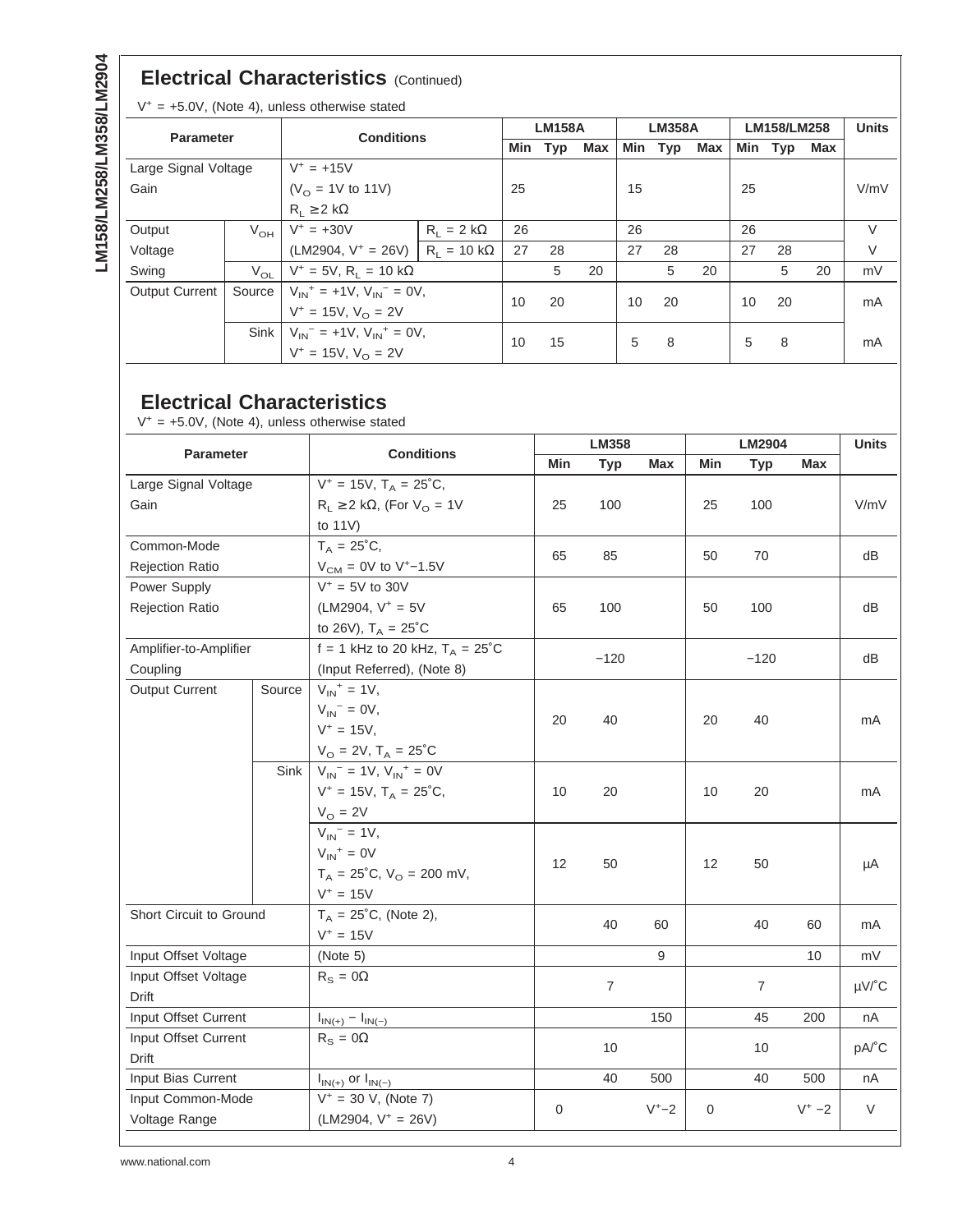#### **Electrical Characteristics** (Continued)

 $V^+ = +5.0V$  (Note 4), unless otherwise stated

|                       |                | <b>Conditions</b>                       |                            | <b>LM358</b> |            |            | <b>LM2904</b> |            |     | <b>Units</b> |
|-----------------------|----------------|-----------------------------------------|----------------------------|--------------|------------|------------|---------------|------------|-----|--------------|
| <b>Parameter</b>      |                |                                         |                            | Min          | <b>Typ</b> | <b>Max</b> | Min           | <b>Typ</b> | Max |              |
| Large Signal Voltage  |                | $V^+ = +15V$                            |                            |              |            |            |               |            |     |              |
| Gain                  |                | $(VO = 1V$ to 11V)                      |                            | 15           |            |            | 15            |            |     | V/mV         |
|                       |                | $R_1 \geq 2 k\Omega$                    |                            |              |            |            |               |            |     |              |
| Output                | $V_{OH}$       | $V^+ = +30V$                            | $R_1 = 2 k\Omega$          | 26           |            |            | 22            |            |     | $\vee$       |
| Voltage               |                | $(LM2904, V^+ = 26V)$                   | $R_1 = 10 \text{ k}\Omega$ | 27           | 28         |            | 23            | 24         |     | V            |
| Swing                 | $V_{\Omega L}$ | $V^+ = 5V$ , R <sub>1</sub> = 10 kΩ     |                            |              | 5          | 20         |               | 5          | 100 | mV           |
| <b>Output Current</b> | Source         | $V_{1N}^+$ = +1V, $V_{1N}^-$ = 0V,      |                            | 10           | 20         |            | 10            | 20         |     | mA           |
|                       |                | $V^+ = 15V$ , $V_{\Omega} = 2V$         |                            |              |            |            |               |            |     |              |
|                       |                | Sink $V_{1N}^-$ = +1V, $V_{1N}^+$ = 0V, |                            |              |            |            |               |            |     |              |
|                       |                | $V^+ = 15V, V_{\Omega} = 2V$            |                            | 5            | 8          |            | 5             | 8          |     | mA           |

**Note 1:** For operating at high temperatures, the LM358/LM358A, LM2904 must be derated based on a +125˚C maximum junction temperature and a thermal resistance of 120˚C/W for MDIP, 182˚C/W for Metal Can, 189˚C/W for Small Outline package, and 230˚C/W for micro SMD, which applies for the device soldered in a printed circuit board, operating in a still air ambient. The LM258/LM258A and LM158/LM158A can be derated based on a +150˚C maximum junction temperature. The dissipation is the total of both amplifiers — use external resistors, where possible, to allow the amplifier to saturate or to reduce the power which is dissipated in the integrated circuit.

Note 2: Short circuits from the output to V<sup>+</sup> can cause excessive heating and eventual destruction. When considering short cirucits to ground, the maximum output current is approximately 40 mA independent of the magnitude of V<sup>+</sup>. At values of supply voltage in excess of +15V, continuous short-circuits can exceed the power dissipation ratings and cause eventual destruction. Destructive dissipation can result from simultaneous shorts on all amplifiers.

**Note 3:** This input current will only exist when the voltage at any of the input leads is driven negative. It is due to the collector-base junction of the input PNP transistors becoming forward biased and thereby acting as input diode clamps. In addition to this diode action, there is also lateral NPN parasitic transistor action on the IC chip. This transistor action can cause the output voltages of the op amps to go to the V<sup>+</sup>voltage level (or to ground for a large overdrive) for the time duration that an input is driven negative. This is not destructive and normal output states will re-establish when the input voltage, which was negative, again returns to a value greater than −0.3V (at 25˚C).

Note 4: These specifications are limited to −55°C ≤ T<sub>A</sub> ≤ +125°C for the LM158/LM158A. With the LM258/LM258A, all temperature specifications are limited to −25°C ≤ T<sub>A</sub> ≤ +85°C, the LM358/LM358A temperature specifications are limited to 0°C ≤ T<sub>A</sub> ≤ +70°C, and the LM2904 specifications are limited to –40°C ≤ T<sub>A</sub> ≤ +85°C.

Note 5:  $V_0$  = 1.4V, R<sub>S</sub> = 0Ω with V<sup>+</sup> from 5V to 30V; and over the full input common-mode range (0V to V<sup>+</sup> −1.5V) at 25°C. For LM2904, V<sup>+</sup> from 5V to 26V.

Note 6: The direction of the input current is out of the IC due to the PNP input stage. This current is essentially constant, independent of the state of the output so no loading change exists on the input lines.

**Note 7:** The input common-mode voltage of either input signal voltage should not be allowed to go negative by more than 0.3V (at 25˚C). The upper end of the common-mode voltage range is V+ −1.5V (at 25˚C), but either or both inputs can go to +32V without damage (+26V for LM2904), independent of the magnitude of  $V^+$ .

**Note 8:** Due to proximity of external components, insure that coupling is not originating via stray capacitance between these external parts. This typically can be detected as this type of capacitance increases at higher frequencies.

**Note 9:** Refer to RETS158AX for LM158A military specifications and to RETS158X for LM158 military specifications.

**Note 10:** Human body model, 1.5 kΩ in series with 100 pF.

#### **Typical Performance Characteristics**

#### **Input Voltage Range**



#### **Input Current**

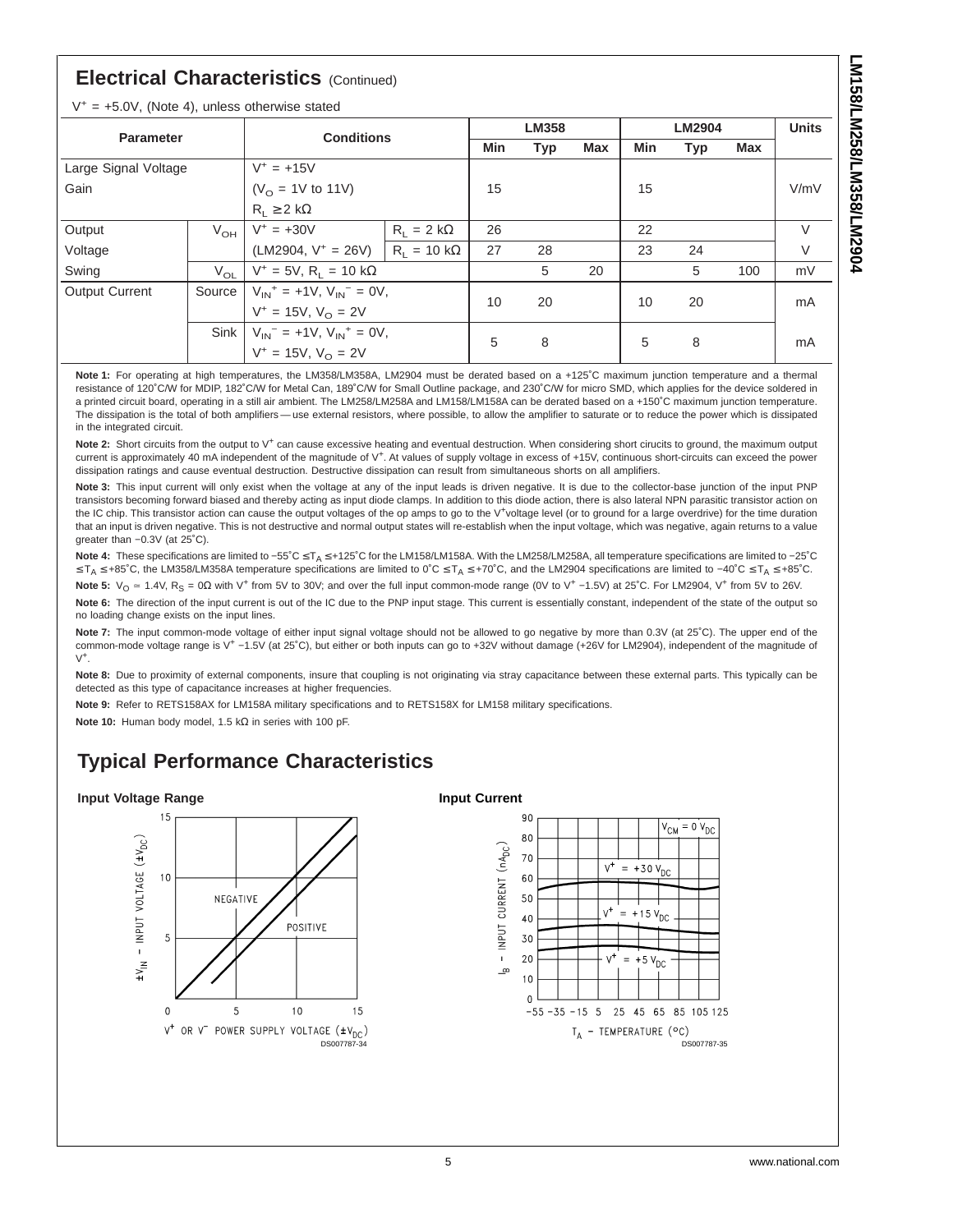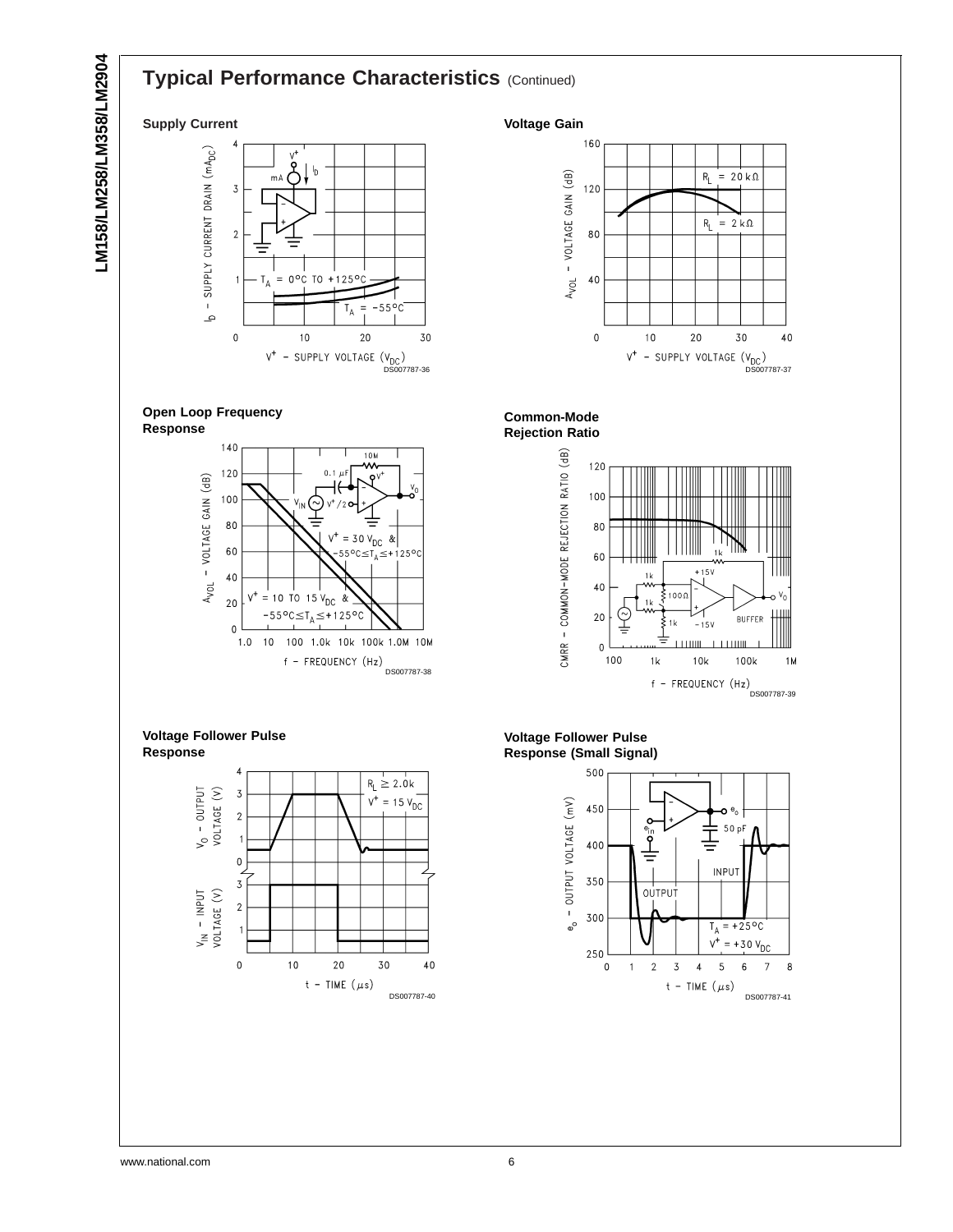#### **Typical Performance Characteristics (Continued)**

#### **Large Signal Frequency Response**



**Output Characteristics Current Sinking**



#### **Input Current (LM2902 only)**



#### **Application Hints**

The LM158 series are op amps which operate with only a single power supply voltage, have true-differential inputs, and remain in the linear mode with an input common-mode voltage of 0  $V_{DC}$ . These amplifiers operate over a wide range of power supply voltage with little change in performance characteristics. At 25˚C amplifier operation is possible down to a minimum supply voltage of 2.3  $V_{DC}$ .

**Output Characteristics Current Sourcing**  $V_{\Delta}$  - OUTPUT VOLTAGE<br>REFERENCED TO  $V^{\dagger}$  (V<sub>DC</sub>)  $\overline{5}$  $\overline{3}$ INDEPENDENT OF V  $\overline{2}$  $+25^{\circ}$ C  $0.001$  $0.01$  $0.1$  $10$ 100

> $I_0^+$  - OUTPUT SOURCE CURRENT (mA<sub>DC</sub>) DS007787-43





#### **Voltage Gain (LM2902 only)**



Precautions should be taken to insure that the power supply for the integrated circuit never becomes reversed in polarity or that the unit is not inadvertently installed backwards in a test socket as an unlimited current surge through the resulting forward diode within the IC could cause fusing of the internal conductors and result in a destroyed unit.

Large differential input voltages can be easily accomodated and, as input differential voltage protection diodes are not needed, no large input currents result from large differential input voltages. The differential input voltage may be larger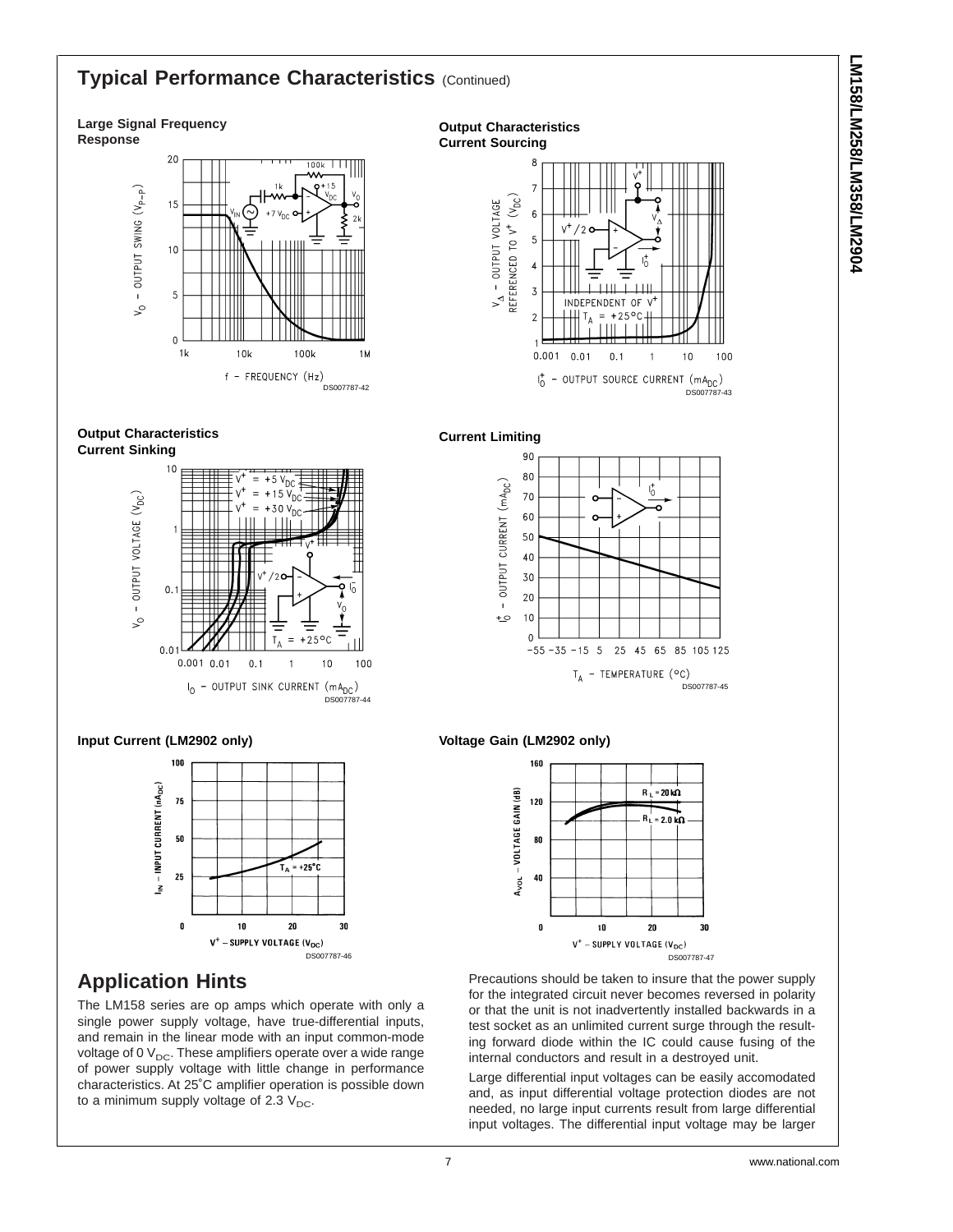### LM158/LM258/LM358/LM2904 **LM158/LM258/LM358/LM2904**

#### **Application Hints (Continued)**

than V<sup>+</sup> without damaging the device. Protection should be provided to prevent the input voltages from going negative more than  $-0.3$  V<sub>DC</sub> (at 25°C). An input clamp diode with a resistor to the IC input terminal can be used.

To reduce the power supply current drain, the amplifiers have a class A output stage for small signal levels which converts to class B in a large signal mode. This allows the amplifiers to both source and sink large output currents. Therefore both NPN and PNP external current boost transistors can be used to extend the power capability of the basic amplifiers. The output voltage needs to raise approximately 1 diode drop above ground to bias the on-chip vertical PNP transistor for output current sinking applications.

For ac applications, where the load is capacitively coupled to the output of the amplifier, a resistor should be used, from the output of the amplifier to ground to increase the class A bias current and prevent crossover distortion. Where the load is directly coupled, as in dc applications, there is no crossover distortion.

Capacitive loads which are applied directly to the output of the amplifier reduce the loop stability margin. Values of 50 pF can be accomodated using the worst-case non-inverting unity gain connection. Large closed loop gains or resistive isolation should be used if larger load capacitance must be driven by the amplifier.

The bias network of the LM158 establishes a drain current which is independent of the magnitude of the power supply voltage over the range of 3  $V_{DC}$  to 30  $V_{DC}$ .

Output short circuits either to ground or to the positive power supply should be of short time duration. Units can be destroyed, not as a result of the short circuit current causing metal fusing, but rather due to the large increase in IC chip dissipation which will cause eventual failure due to excessive function temperatures. Putting direct short-circuits on more than one amplifier at a time will increase the total IC power dissipation to destructive levels, if not properly protected with external dissipation limiting resistors in series with the output leads of the amplifiers. The larger value of output source current which is available at 25˚C provides a larger output current capability at elevated temperatures (see typical performance characteristics) than a standard IC op amp.

The circuits presented in the section on typical applications emphasize operation on only a single power supply voltage. If complementary power supplies are available, all of the standard op amp circuits can be used. In general, introducing a pseudo-ground (a bias voltage reference of V+ /2) will allow operation above and below this value in single power supply systems. Many application circuits are shown which take advantage of the wide input common-mode voltage range which includes ground. In most cases, input biasing is not required and input voltages which range to ground can easily be accommodated.

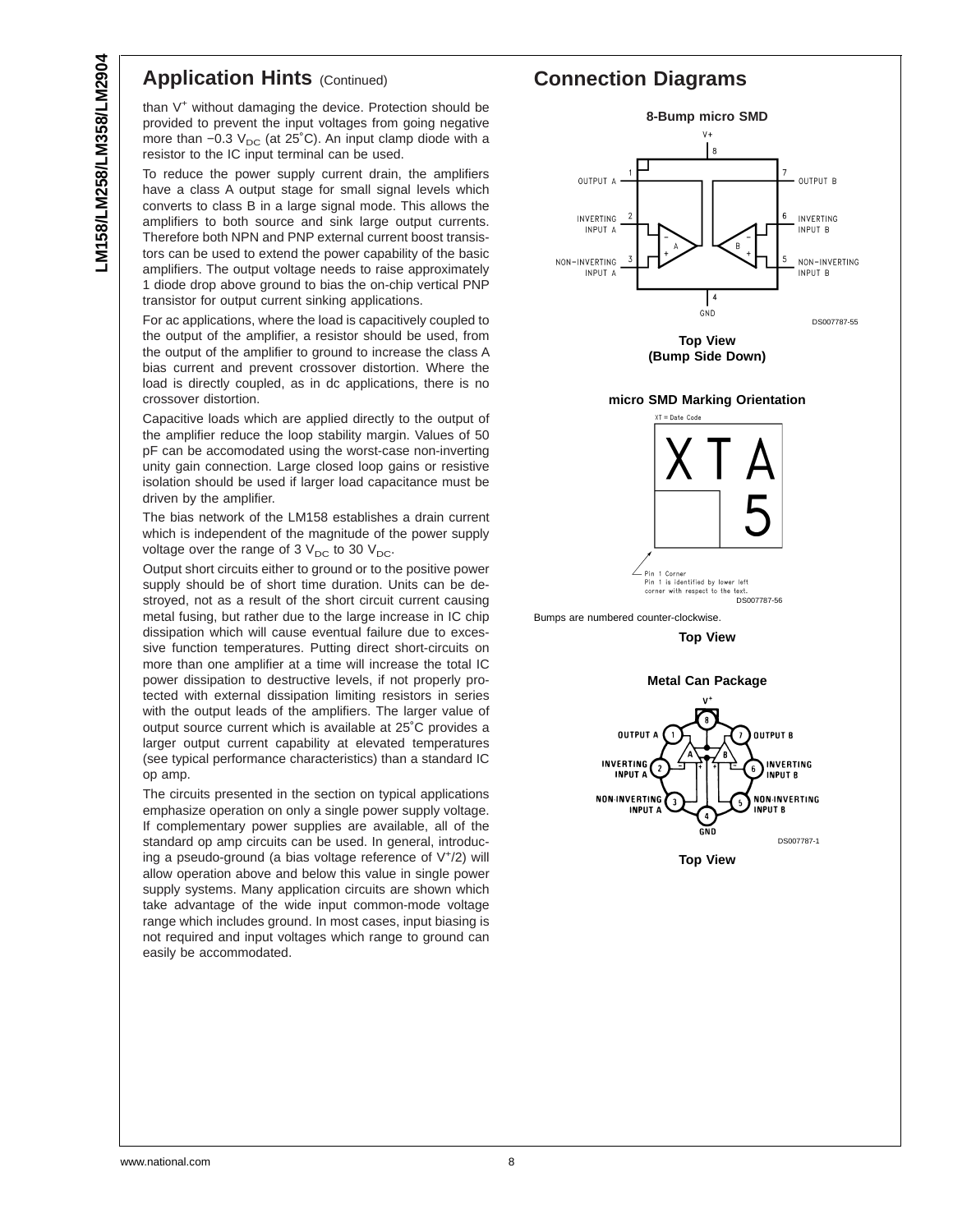#### **Connection Diagrams** (Continued)



#### **Ordering Information**

| Package                     |                                                                                                                             | <b>NSC Drawing</b>                 |                                                 |                                    |             |
|-----------------------------|-----------------------------------------------------------------------------------------------------------------------------|------------------------------------|-------------------------------------------------|------------------------------------|-------------|
|                             | $-55^{\circ}$ C to 125 $^{\circ}$ C                                                                                         | $-25^{\circ}$ C to 85 $^{\circ}$ C | $0^{\circ}$ C to $70^{\circ}$ C                 | $-40^{\circ}$ C to 85 $^{\circ}$ C |             |
| $SO-8$                      |                                                                                                                             |                                    | LM358AM<br>LM358AMX<br><b>LM358M</b><br>LM358MX | LM2904M                            | M08A        |
| 8-Pin Molded<br><b>DIP</b>  |                                                                                                                             |                                    | LM358AN<br><b>LM358N</b>                        | LM2904N                            | N08E        |
| 8-Pin Ceramic<br><b>DIP</b> | LM158AJ/883(Note 11)<br>LM158J/883(Note 11)<br><b>LM158J</b><br>LM158AJLQML(Note 12)<br>LM158AJQMLV(Note 12)                |                                    |                                                 |                                    | J08A        |
| TO-5, 8-Pin<br>Metal Can    | LM158AH/883(Note 11)<br>LM158H/883(Note 11)<br>LM158AH<br><b>LM158H</b><br>LM158AHLQML(Note 12)<br>LM158AHLQMLV(Note<br>12) | <b>LM258H</b>                      | <b>LM358H</b>                                   |                                    | <b>H08C</b> |
| 8-Bump micro<br><b>SMD</b>  |                                                                                                                             |                                    | <b>LM358BP</b><br>LM358BPX                      |                                    | BPA08AAB    |

**Note 11:** LM158 is available per SMD #5962-8771001

LM158A is available per SMD #5962-8771002

**Note 12:** See STD Mil DWG 5962L87710 for Radiation Tolerant Devices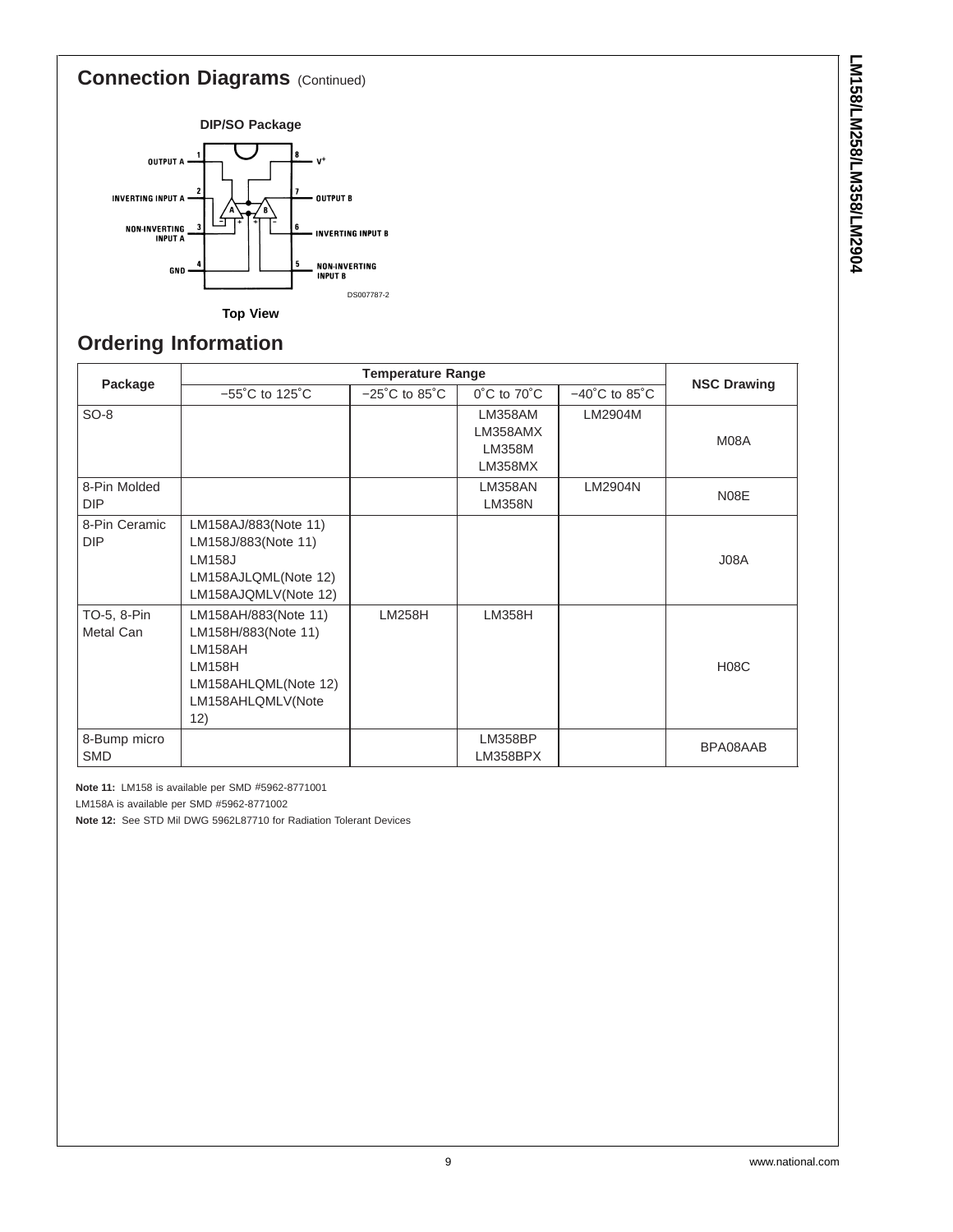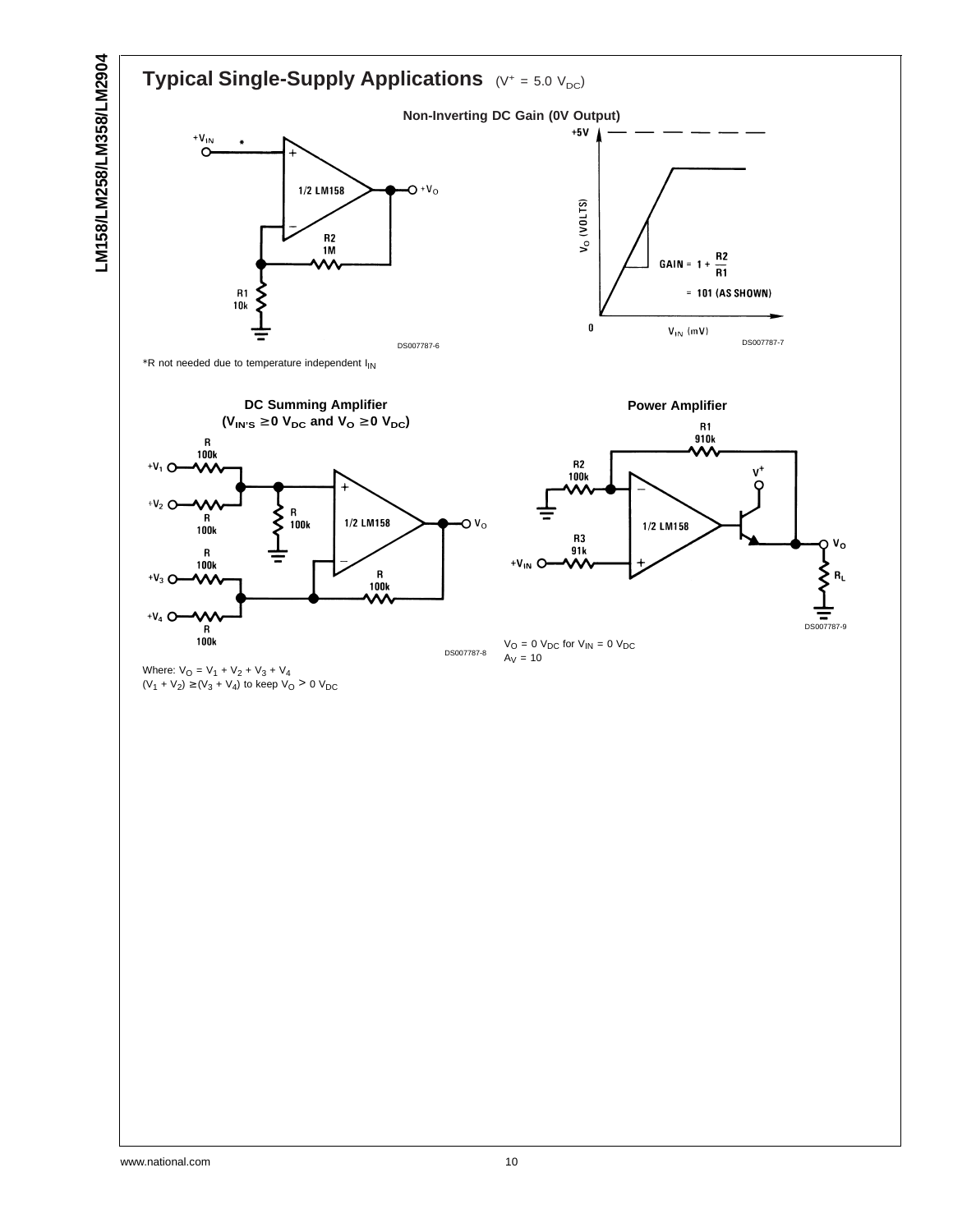



 $f_0 = 1$  kHz  $\tilde{Q} = 50$  $A_v = 100 (40 dB)$ 



**Lamp Driver**

 $C3$ .

 $10\mu F$ 

 ${\sf R8}$ ξ

100<sub>k</sub>

DS007787-10

 $\mathsf{O} \mathsf{V}_\mathsf{O}$ 

ֿע ר



 $\mathsf{I}_2 = \left(\begin{array}{c} \mathsf{R1} \\ \mathsf{R2} \end{array}\right) \mathsf{I}_1$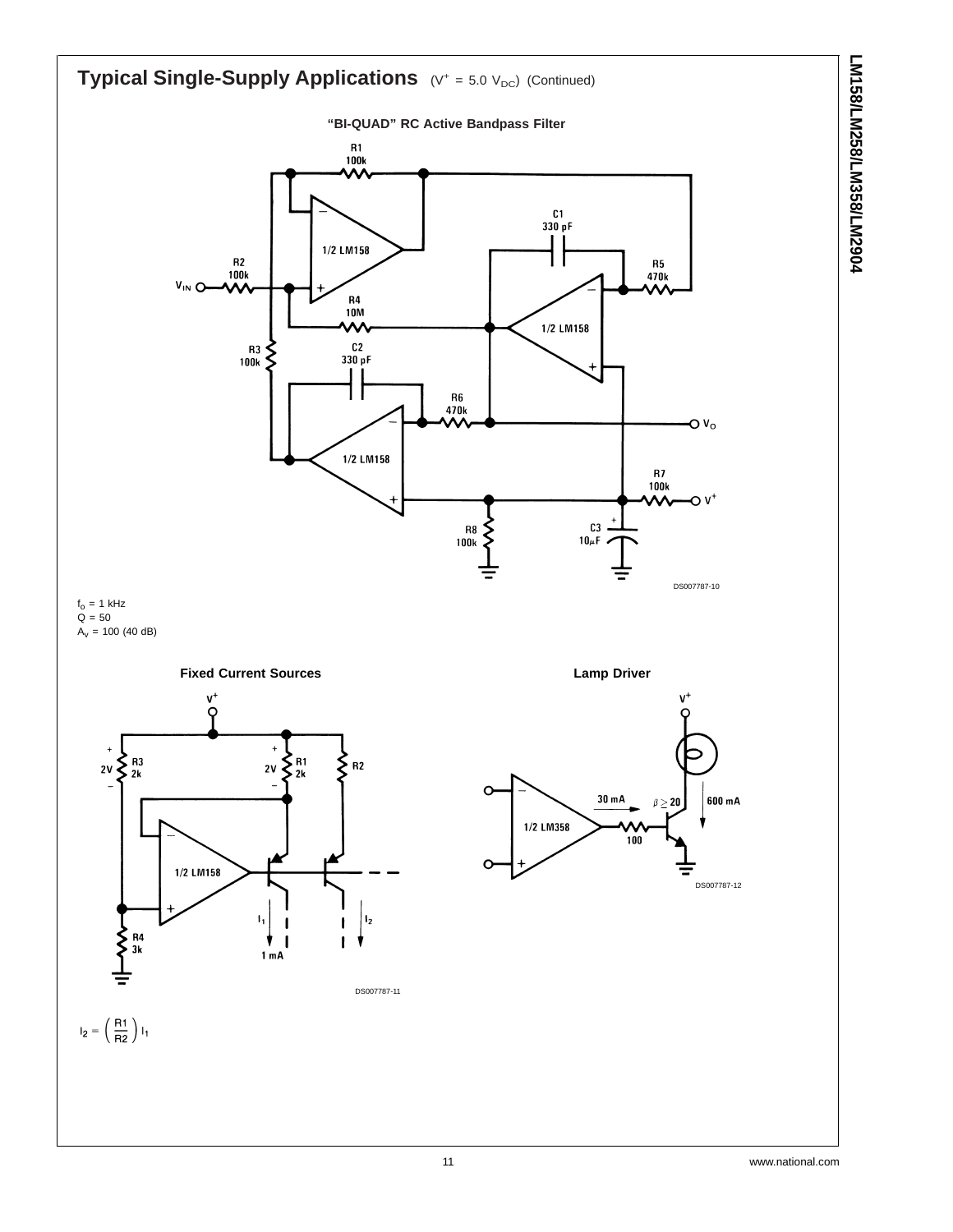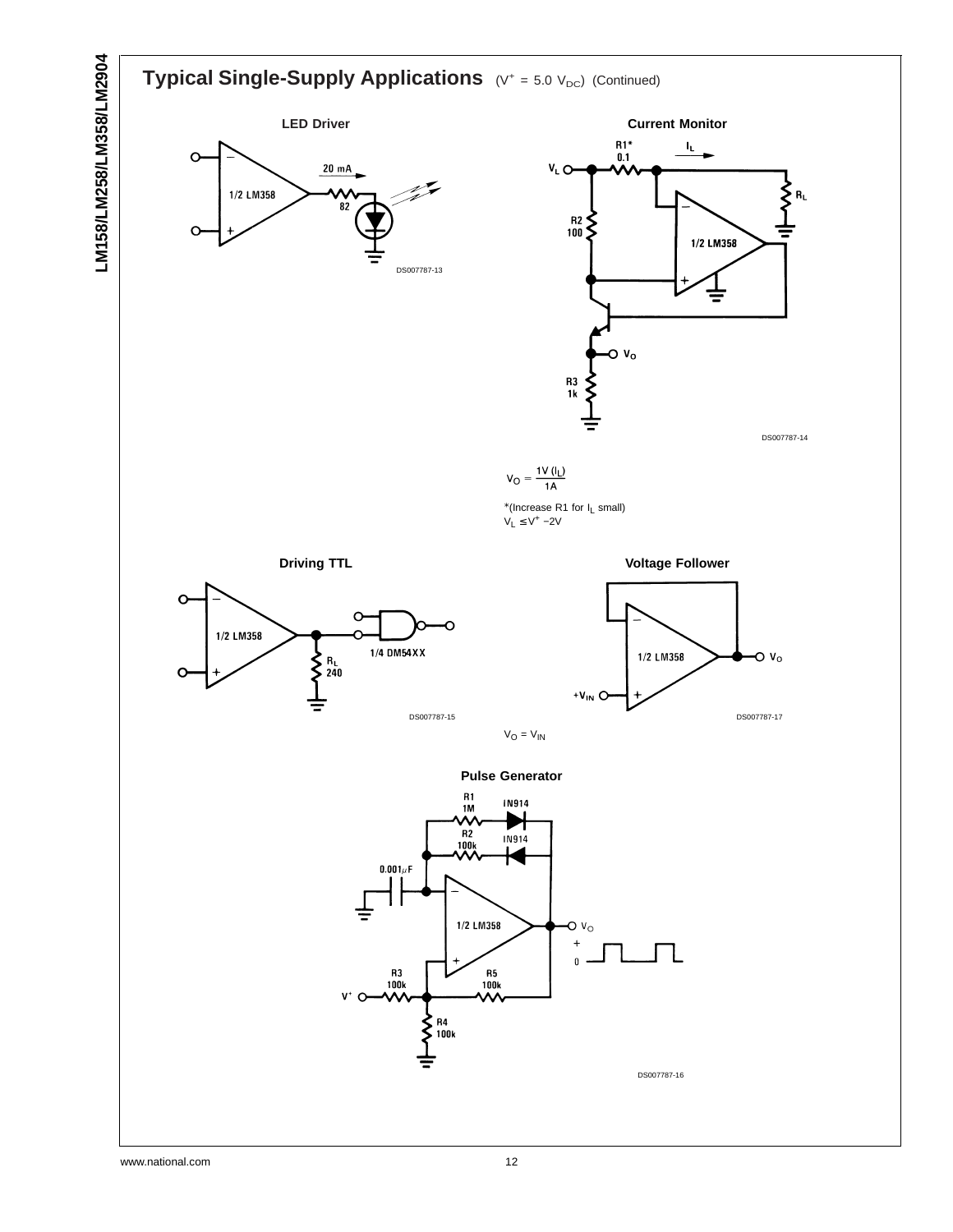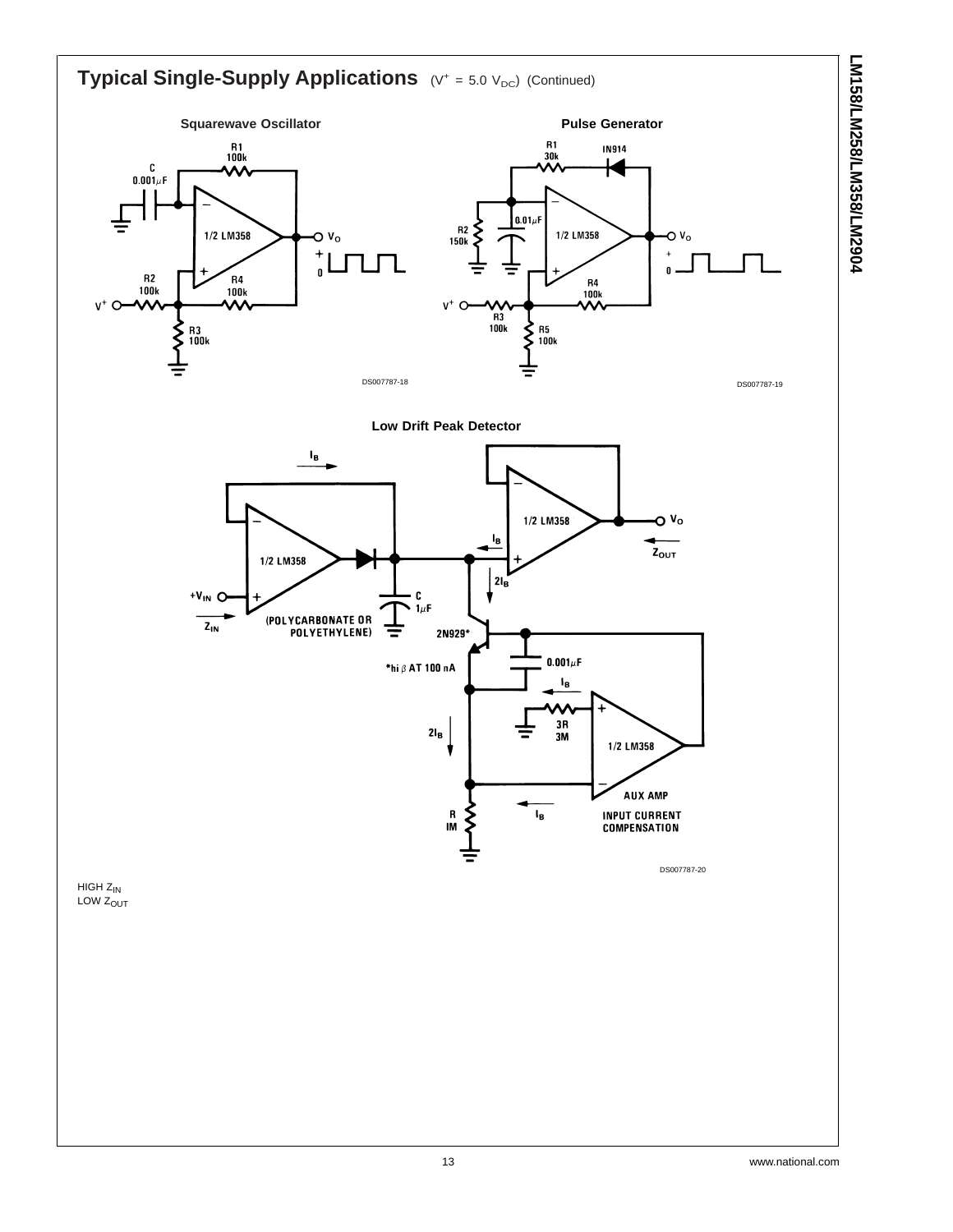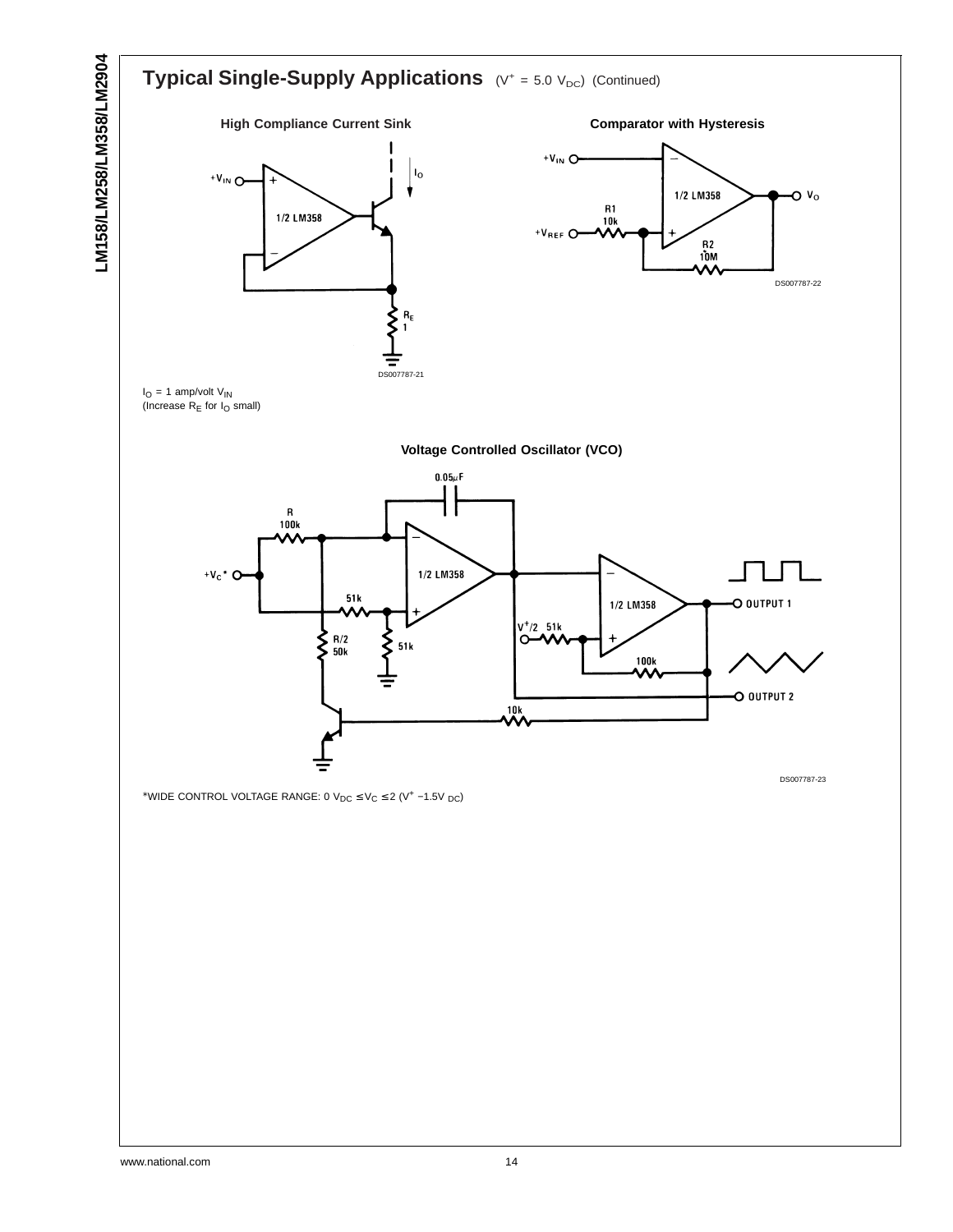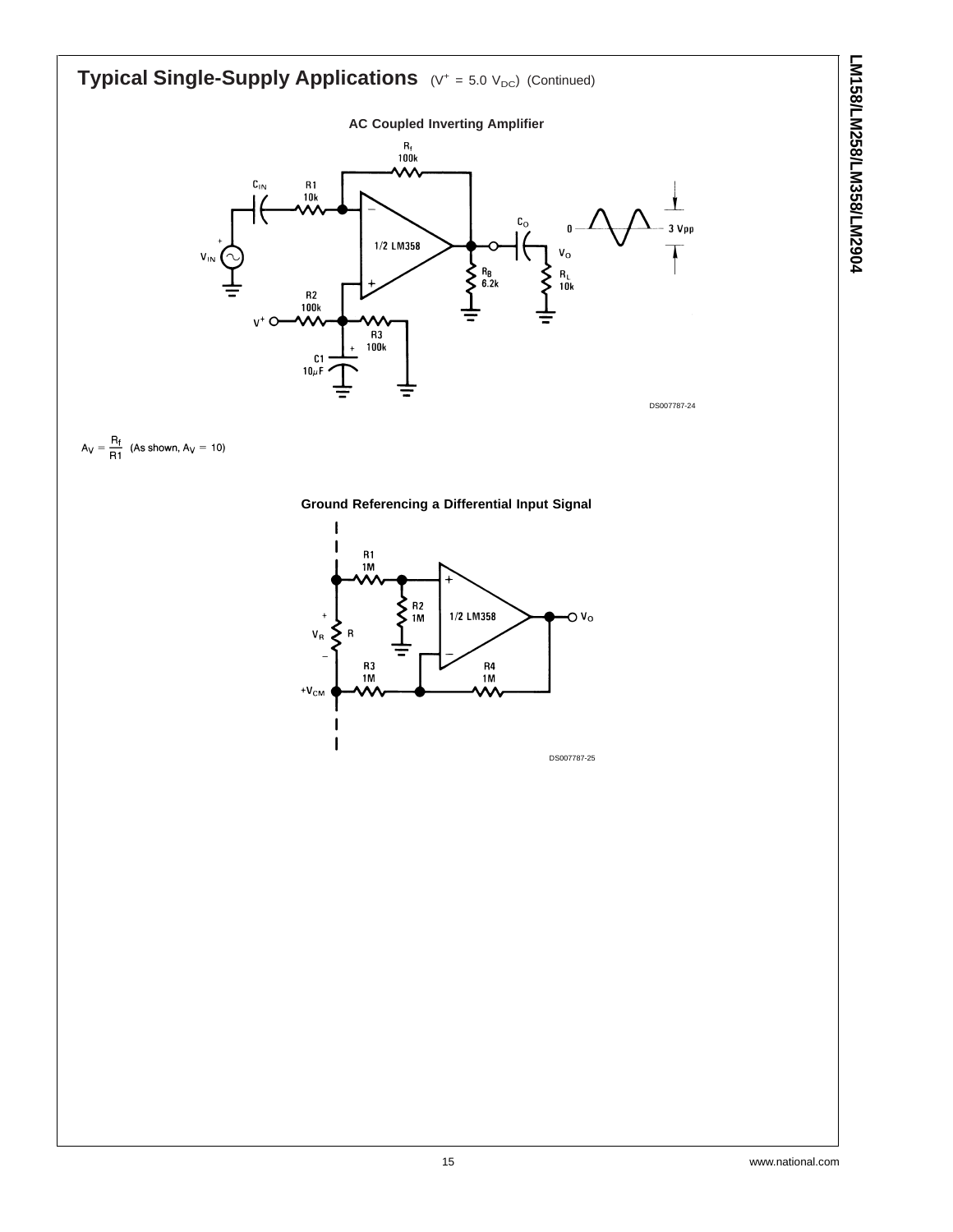#### LM158/LM258/LM358/LM2904 **LM158/LM258/LM358/LM2904 Typical Single-Supply Applications** (V<sup>+</sup> = 5.0 V<sub>DC</sub>) (Continued) **AC Coupled Non-Inverting Amplifier** R1<br>100k R2<br>1M  $C1$  $0.1 \mu F$  $\mathop{\rm c}\nolimits_{\rm o}$  $\Omega$  $\mathbf{v}_\mathbf{o}$ 1/2 LM358  $c_{\scriptscriptstyle\text{IN}}$  $R_B$ <br>6.2k ξ  $R_L$ ξ 10<sub>k</sub> .<br>1M ξ R4<br>100k  $\mathsf{o}$   $\mathsf{v}^*$  $C<sub>2</sub>$ くく  ${\sf R5}$  $100k$  $10\mu$ F DS007787-26  $A_V = 1 + \frac{R2}{R1}$  $A_v = 11$  (As Shown) **DC Coupled Low-Pass RC Active Filter**  $\frac{C1}{0.01\mu}$ F R2<br>16k R1<br>16k V<sub>IN</sub>O Ā  $C<sub>2</sub>$ 1/2 LM358  $\mathsf{v}_\mathsf{o}$ o  $0.01\mu$ F R3<br>100k ξ  $V_{\rm O}$ R4<br>100k 0 fo DS007787-27  $f_0 = 1$  kHz  $Q = 1$  $\mathsf{A}_\mathsf{V}=\mathsf{2}$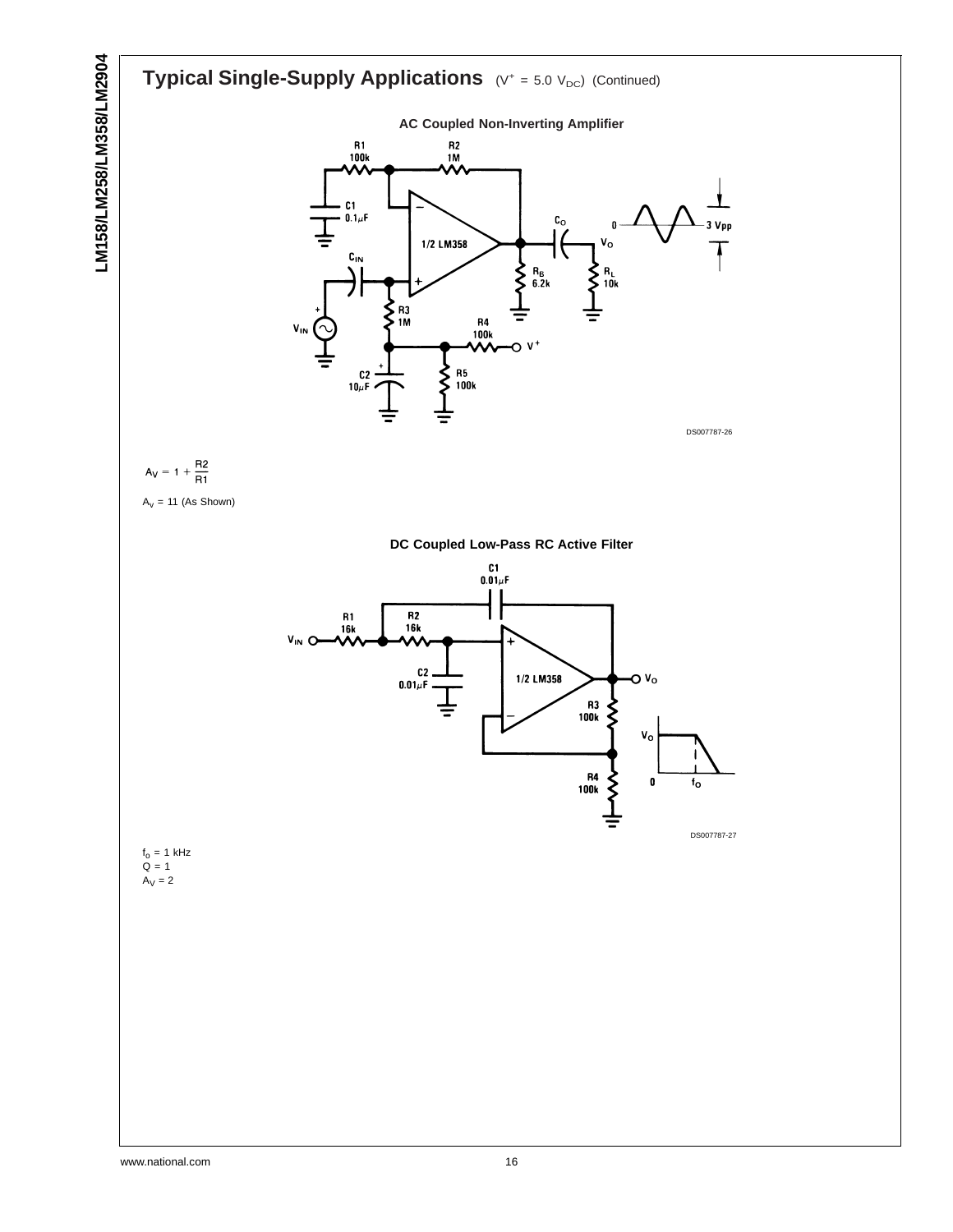

**Typical Single-Supply Applications** (V<sup>+</sup> = 5.0 V<sub>DC</sub>) (Continued)







For  $\frac{R1}{R2} = \frac{R4}{R3}$  (CMRR depends on this  $V_0 = 1 + \frac{R4}{R3} (V_2 - V_1)$ As Shown:  $V_O = 2 (V_2 - V_1)$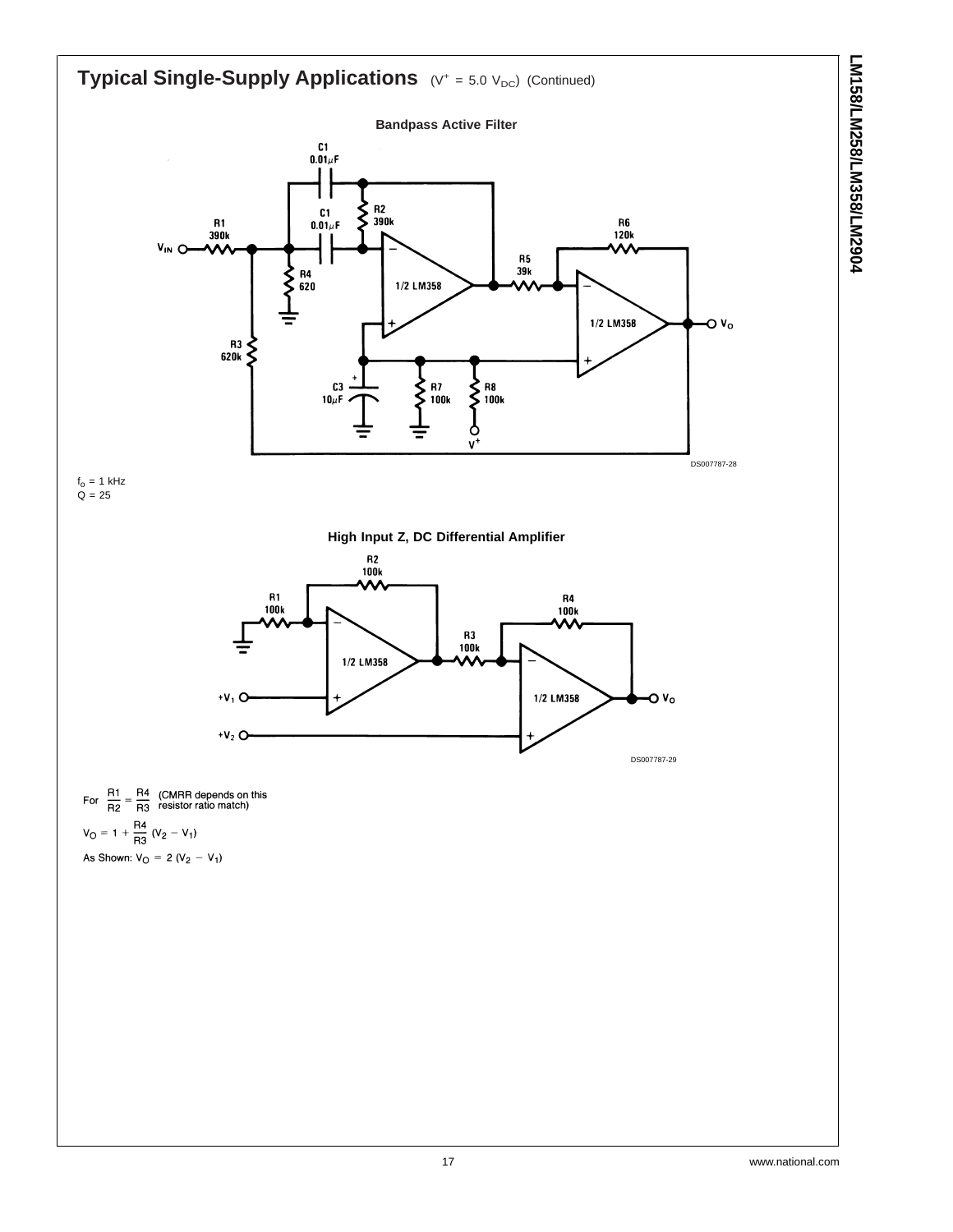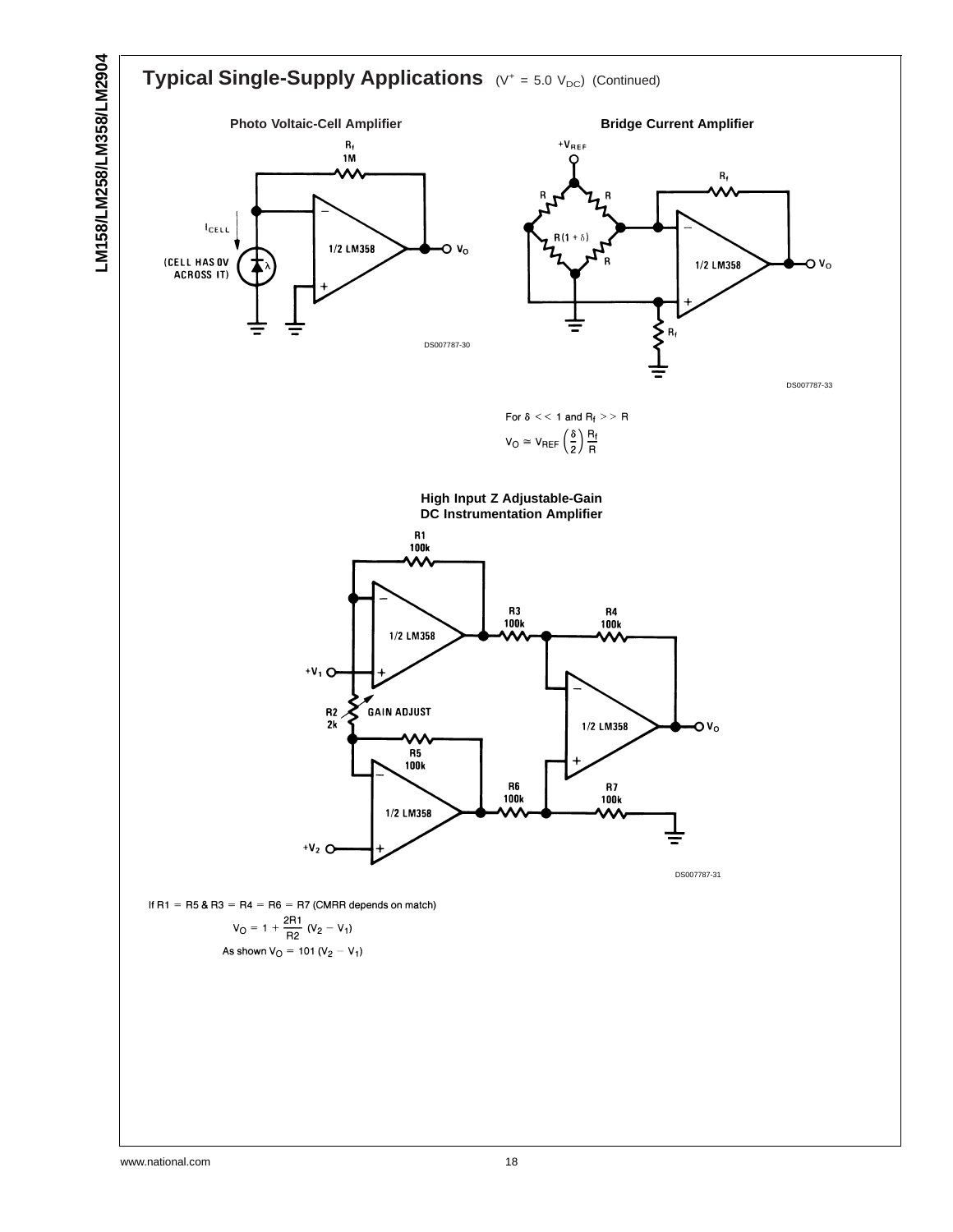![](_page_18_Figure_0.jpeg)

**LM158/LM258/LM358/LM2904**

LM158/LM258/LM358/LM2904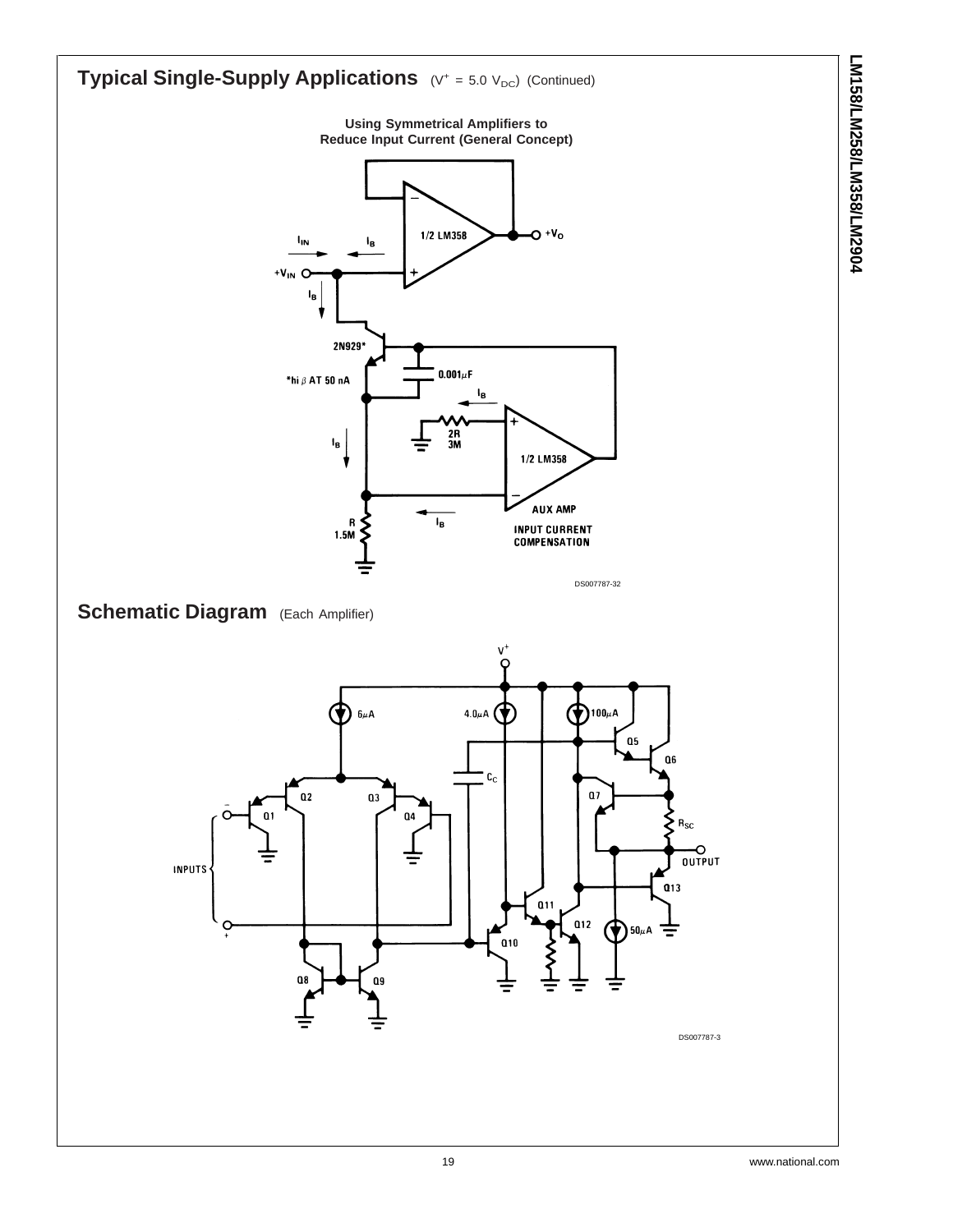![](_page_19_Figure_0.jpeg)

![](_page_19_Figure_1.jpeg)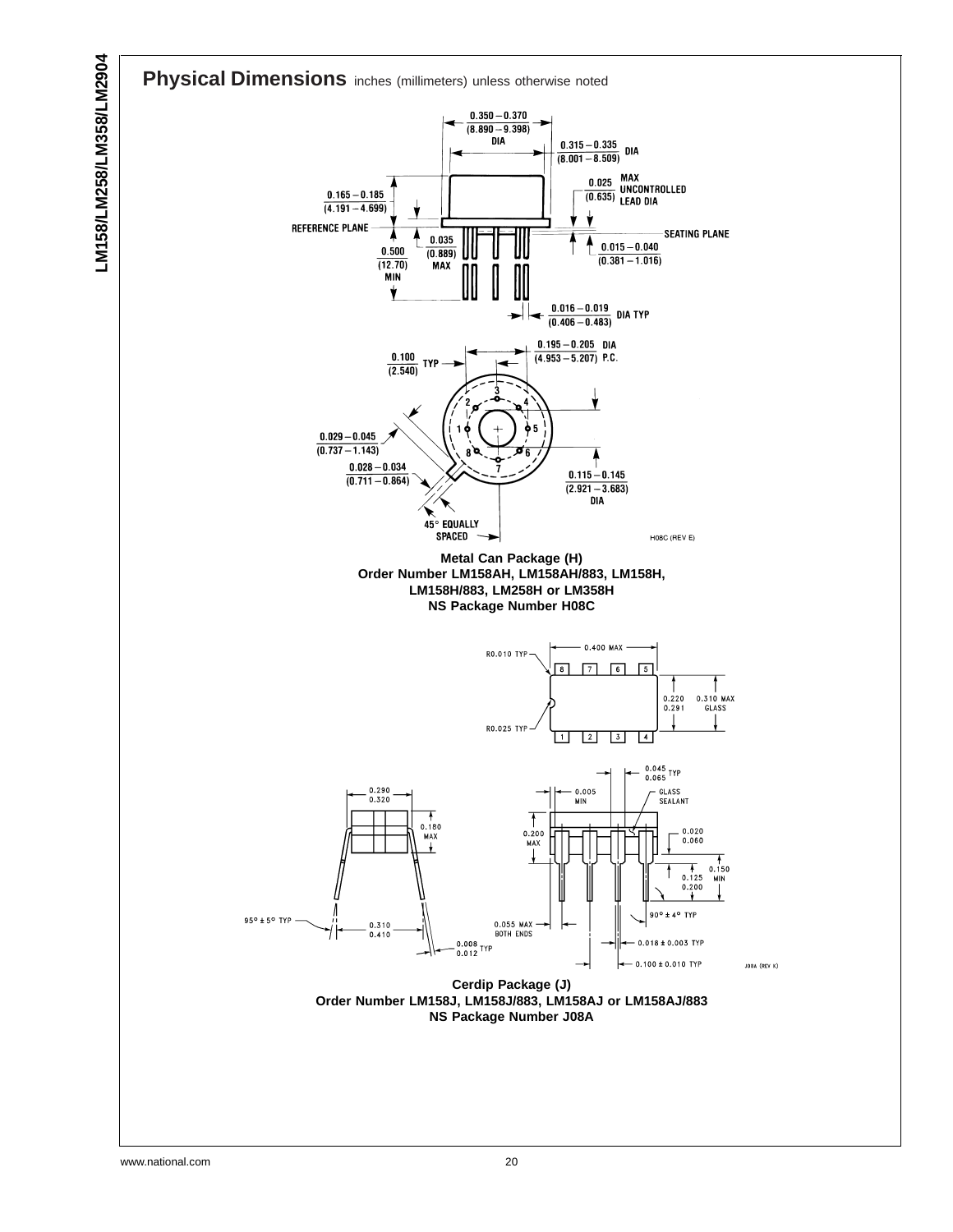**Physical Dimensions** inches (millimeters) unless otherwise noted (Continued)

![](_page_20_Figure_2.jpeg)

![](_page_20_Figure_3.jpeg)

**S.O. Package (M) Order Number LM358M, LM358AM or LM2904M NS Package Number M08A**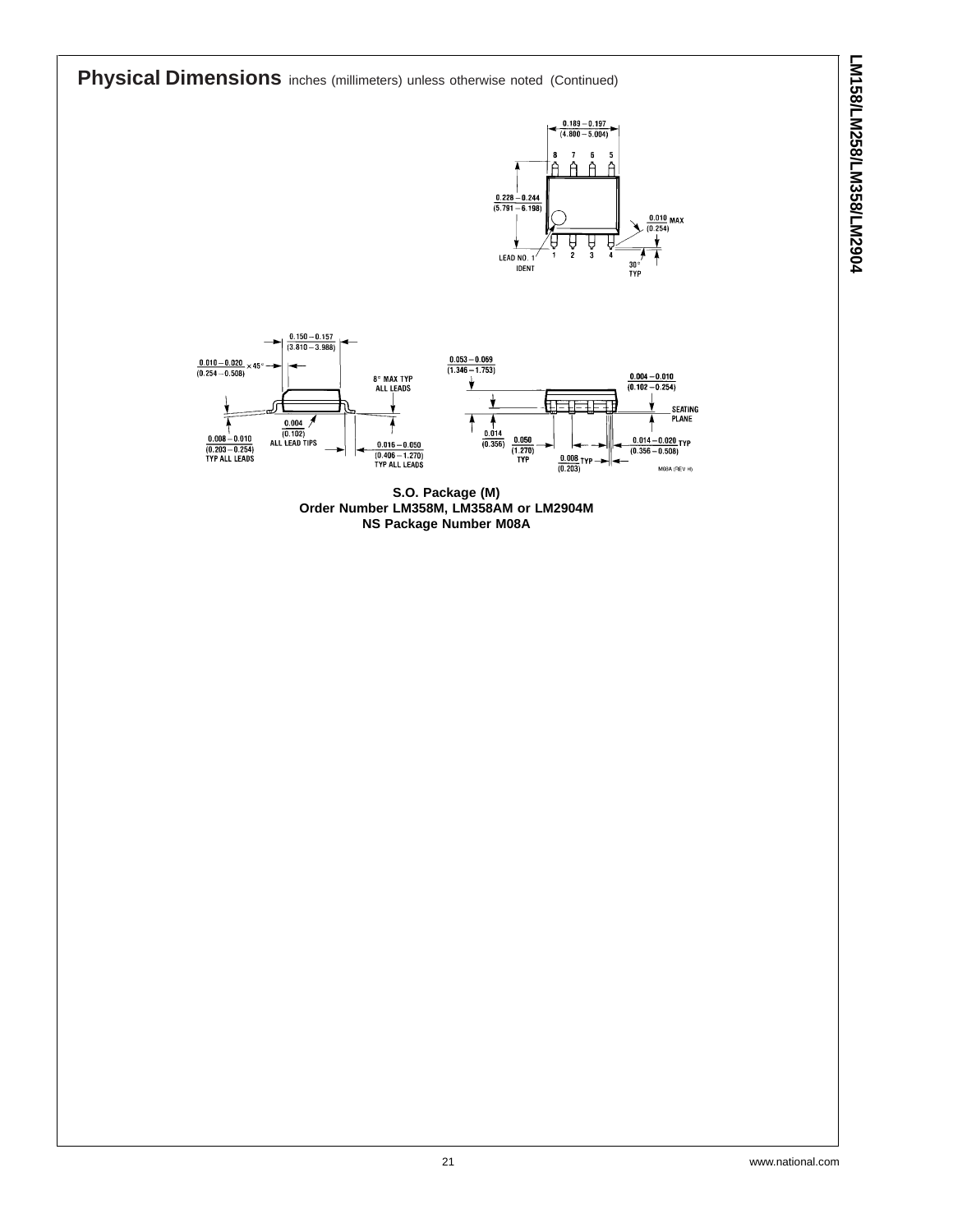![](_page_21_Figure_0.jpeg)

![](_page_21_Figure_1.jpeg)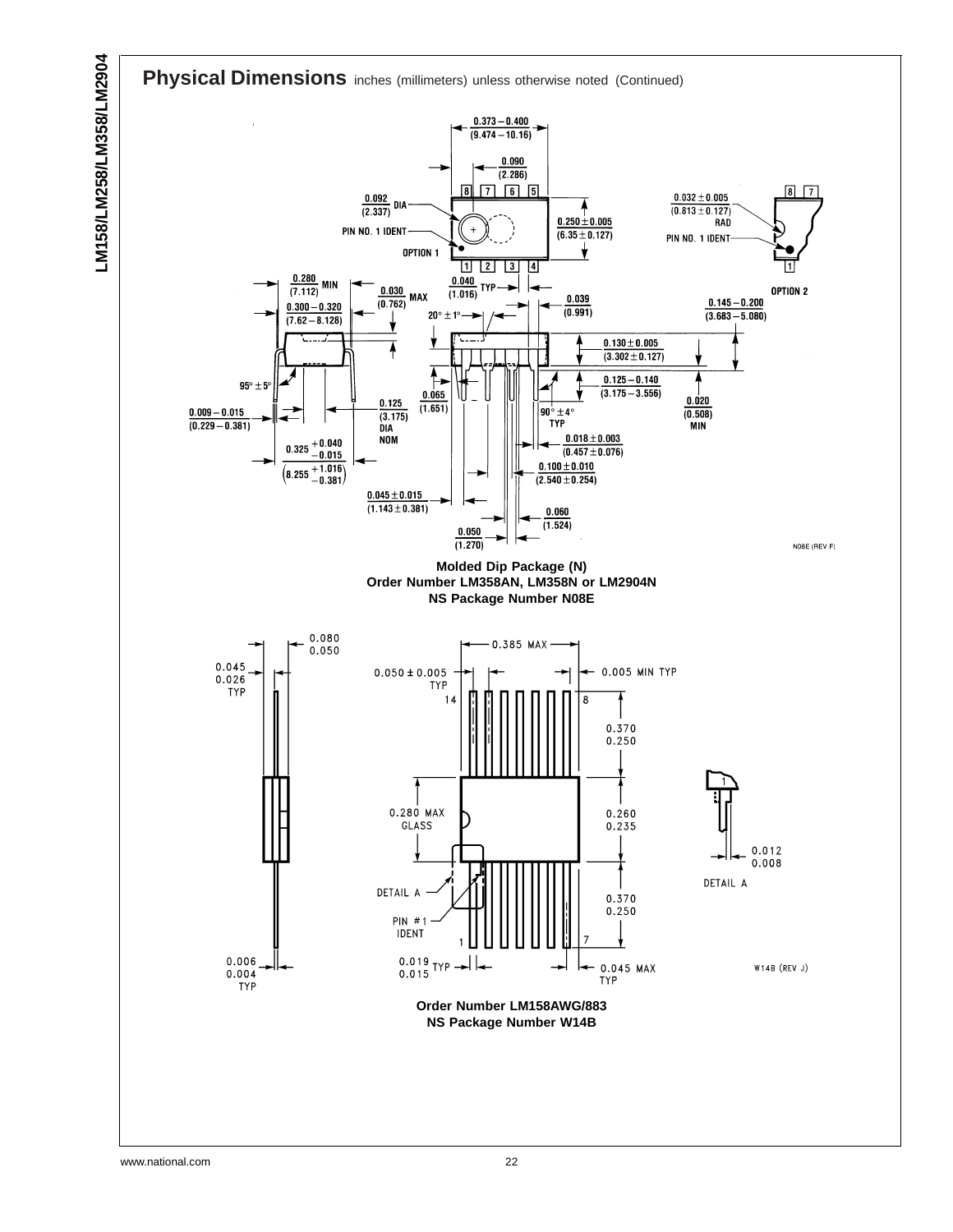**Physical Dimensions** inches (millimeters) unless otherwise noted (Continued)  $8x \not\in 0.17$ SYMM Q -- $(0.5)$  $\mathbf{0}$  $\overline{5}$  $B$ LAND PATTERN RECOMMENDATION  $x<sub>2</sub>$ ⊡ **SYMM**  $0.125$ <br> $0.050$ TOP SIDE COATING--BUMP SYMM  $\boxed{0.5}$ BUMP 1 CORNER-SILICON- $\begin{smallmatrix} 0 & 14 \\ 0 & 11 \end{smallmatrix}$ 面 ⊧  $\overline{0.5}$ DIMENSIONS ARE IN MILLIMETERS BPA08XXX (Rev B) NOTES: UNLESS OTHERWISE SPECIFIED 1. EPOXY COATING 2. 63Sn/37Pb EUTECTIC BUMP 3. RECOMMEND NON-SOLDER MASK DEFINED LANDING PAD. 4. PIN 1 IS ESTABLISHED BY LOWER LEFT CORNER WITH RESPECT TO TEXT ORIENTATION REMAINING PINS ARE NUMBERED COUNTERCLOCKWISE.

5. XXX IN DRAWING NUMBER REPRESENTS PACKAGE SIZE VARIATION WHERE  $X_1$  IS PACKAGE WIDTH,  $X_2$  IS PACKAGE LENGTH AND  $X_3$  IS PACKAGE HEIGHT.

6. REFERENCE JEDEC REGISTRATION MO-211, VARIATION BC.

**8-Bump micro SMD NS Package Number BPA08AAB**  $X_1$  = 1.285  $X_2$  = 1.285  $X_3$  = 0.850